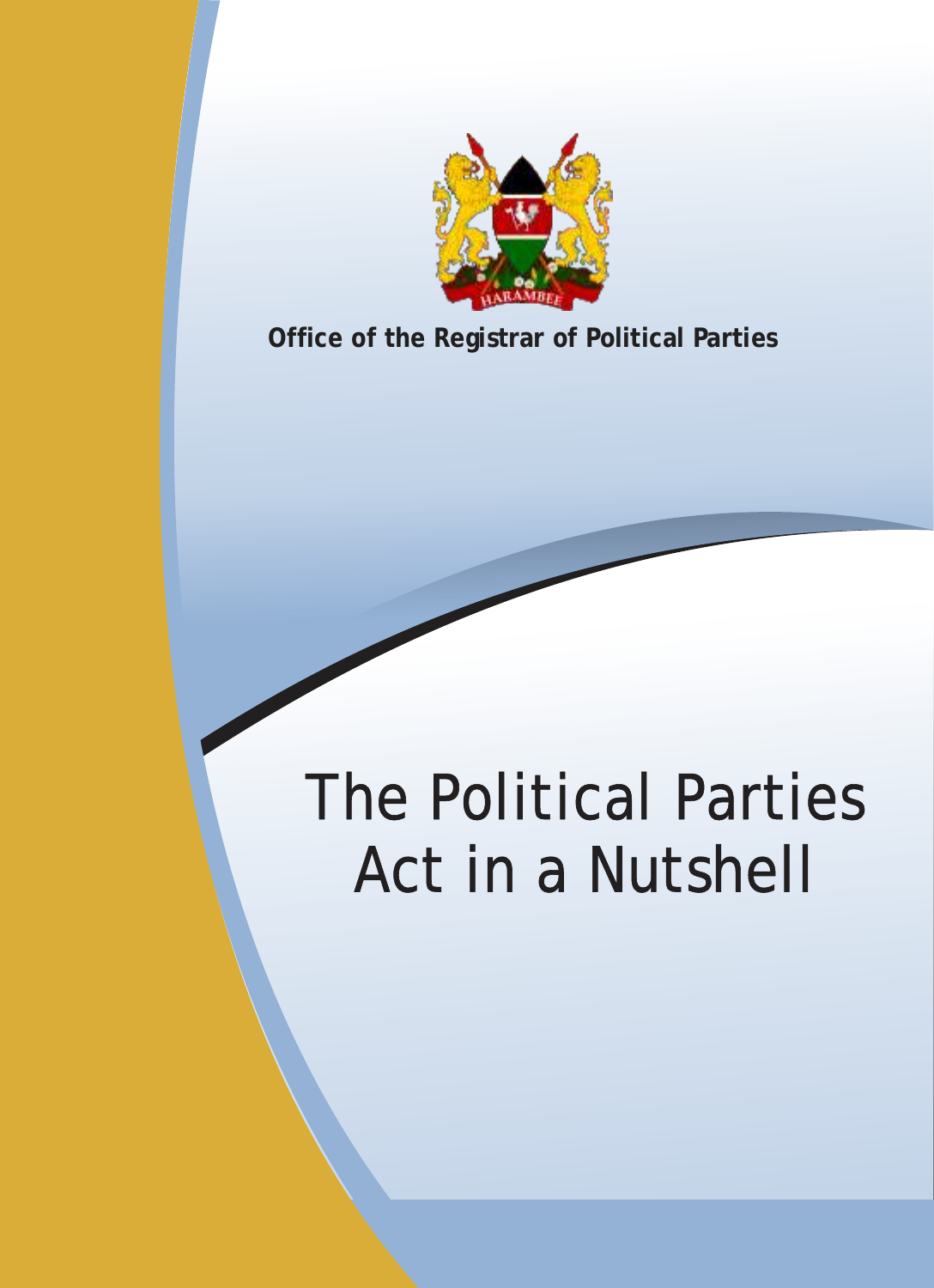**What citizens need to know about Kenya's law on political parties**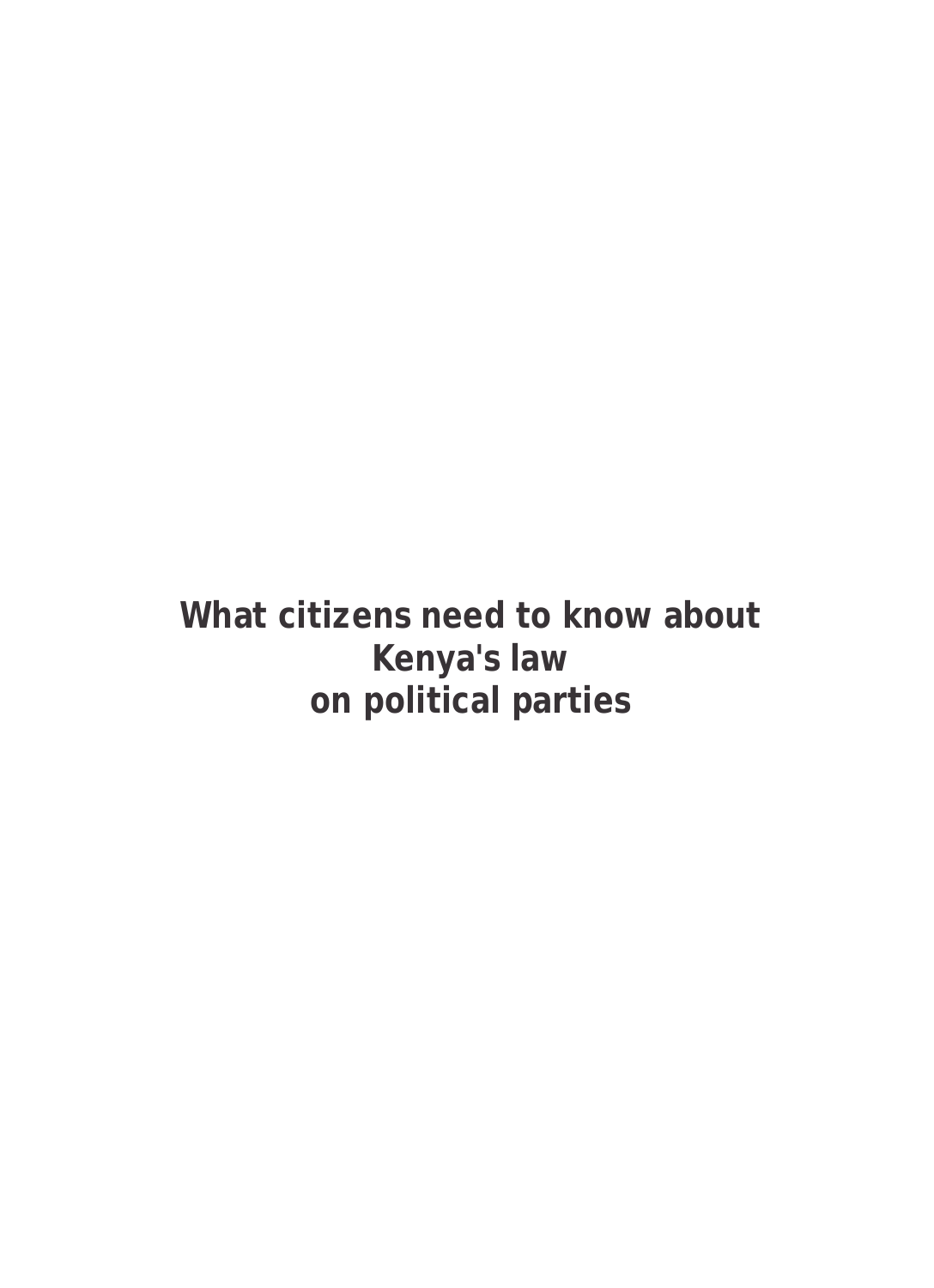Published By: Larryone Media Tell: +254 721 370 097 Email: larryonemedia@gmail.com www.larryonemedia.webs.com

This manual was published with the support of the Swedish Embassy 2014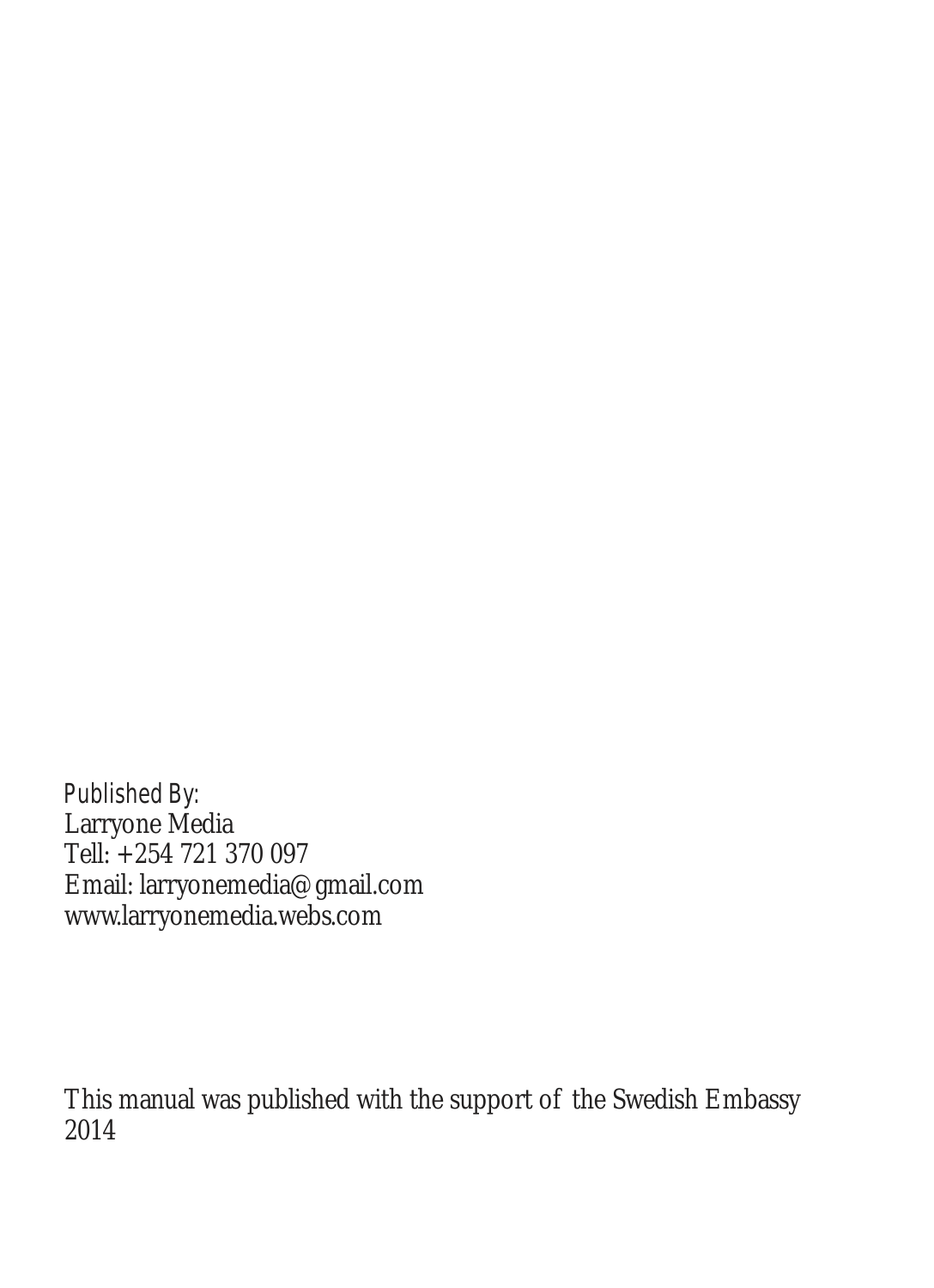## Foreword

The Political Parties Act, 2011 is fairly new and its implications for the governance and management of political parties is not well understood by political parties, other electoral stakeholders and members of the public. This publication provides key information, about the contents and application of the law in practice. It is hoped that it will contribute to better understanding of and compliance with the Act.

This publication has benefited immensely from the support and contribution of a number of individuals and partners. We would like to thank all for this support. In particular, I am grateful to the Swedish Embassy in Nairobi, through the International Institute of Democracy and Electoral Assistance, for providing funding and technical support for the publication of this booklet. Thanks also to Bjarte Tora and Sam van der Staak for giving their time to read, and advise, on the text.

Thanks also to our development partners- the National Democratic Institute, the International Foundation for Electoral Systems and the Electoral Institute for Sustainable Democracy in Africa- who gave useful insights, advice and assistance.

Lastly, I am grateful to the staff at my Office who have worked tirelessly and with dedication to see the project through.

**Lucy K. Ndungu**

**Registrar of Political Parties**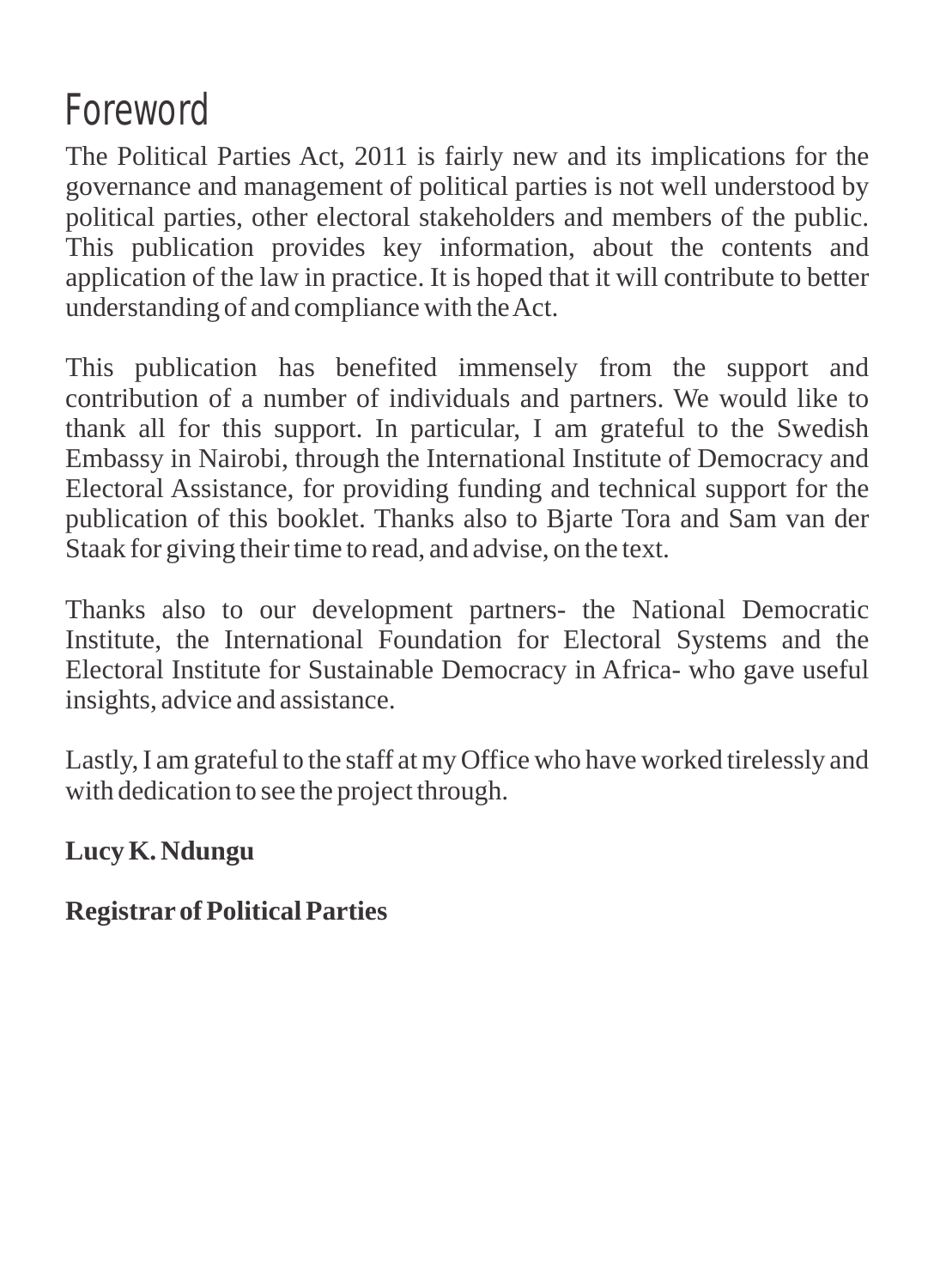## Table of Contents

| 1.             |                        |                                            |  |
|----------------|------------------------|--------------------------------------------|--|
|                | 1.1                    |                                            |  |
|                | 1.2                    |                                            |  |
| 2.             | THE<br><b>PARTIES.</b> | LAW AND INSTITUTIONS FOR POLITICAL         |  |
|                | 2.1                    |                                            |  |
|                | 2.2                    |                                            |  |
|                | 2.3                    |                                            |  |
| 3.             |                        |                                            |  |
|                | 3.1                    |                                            |  |
|                | 3.2                    |                                            |  |
|                | 3.3                    |                                            |  |
| $\mathbf{4}$ . |                        |                                            |  |
|                | 4.1                    |                                            |  |
|                | 4.2                    |                                            |  |
|                | 4.3                    |                                            |  |
|                | 4.4                    |                                            |  |
|                | 4.5                    |                                            |  |
| 5.             |                        | <b>MEMBERSHIP</b>                          |  |
|                | 5.1                    |                                            |  |
|                | 5.2                    |                                            |  |
|                | 5.3                    |                                            |  |
|                | 5.4                    | Ceasing being a Member a Political Party14 |  |
| 6.             |                        |                                            |  |
| 7.             | <b>MERGERS.</b>        |                                            |  |
|                | 7.1                    |                                            |  |
|                | 7.2                    |                                            |  |
|                | 7.3                    |                                            |  |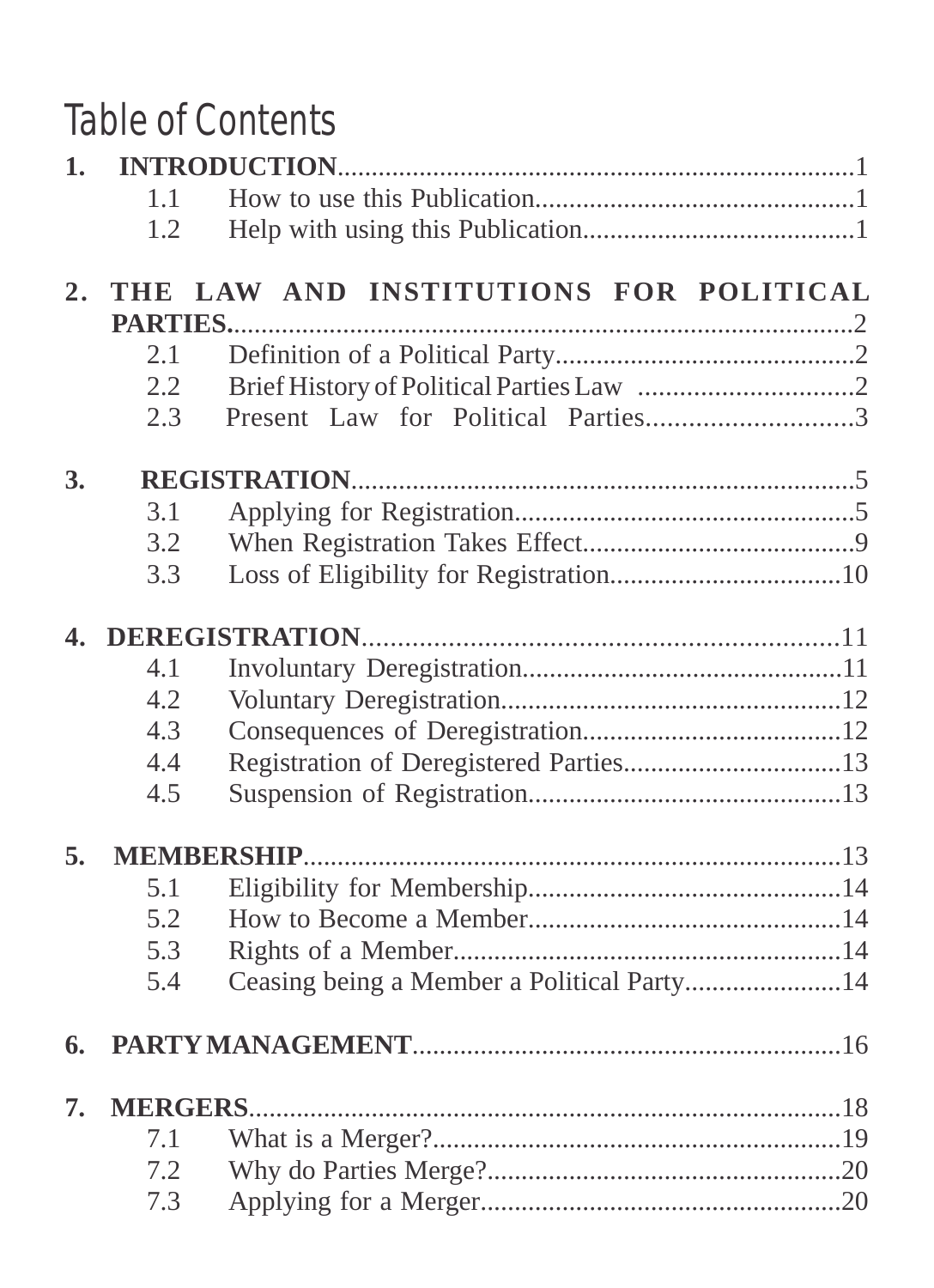|    | 7.4  |                                                 |  |
|----|------|-------------------------------------------------|--|
| 8. |      |                                                 |  |
|    | 8.1  |                                                 |  |
|    | 8.2  |                                                 |  |
|    | 8.3  |                                                 |  |
| 9. |      |                                                 |  |
|    | 9.1  |                                                 |  |
|    | 9.2  |                                                 |  |
|    | 9.3  |                                                 |  |
|    |      |                                                 |  |
|    | 10.1 |                                                 |  |
|    | 10.2 |                                                 |  |
|    | 10.3 |                                                 |  |
|    | 10.4 |                                                 |  |
|    |      | 11. POLITICAL PARTIES DISPUTE TRIBUNAL34        |  |
|    |      | 12. POLITICAL PARTIES LIAISON COMMITTEE35       |  |
|    |      | 13. POLITICAL PARTIES CODE OF CONDUCT35         |  |
|    | 13.1 | Rationale of Political Code of Conduct36        |  |
|    | 13.2 | Consequences of Violating the Code of Conduct36 |  |
|    |      |                                                 |  |
|    | 14.1 |                                                 |  |
|    | 14.2 |                                                 |  |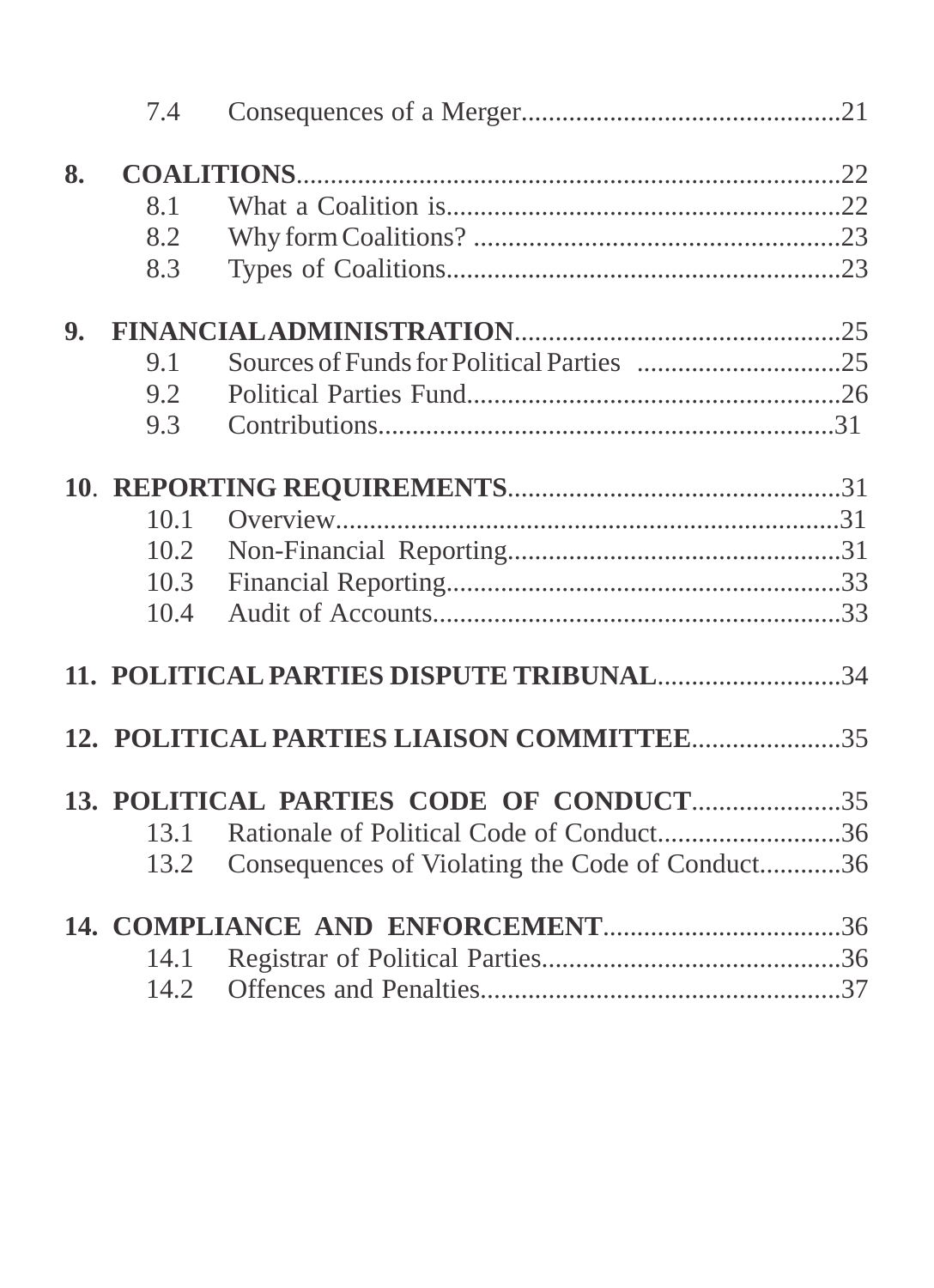#### 1. INTRODUCTION

#### 1.1 How to use this Publication

The Constitution 2010 and the Political Parties Act, 2011 have brought about many new changes affecting formation, management and regulation of political parties in the country. This publication provides registered political parties, their officials, members, supporters and citizens with key information they need to know about these laws. Whether you are a party member who wants to know what your rights are, or whether you are a local branch official who wants to be aware what your obligations are, this publication highlights what the law requires of you.

#### 1.2 Help with using this Publication

The publication is not intended to supersede the Constitution, the Political Parties Act or any other law in Kenya. If there is any inconsistency, the Constitution, the Political Parties Act 2011 and any law will prevail over the publication.

Any person who wishes to receive clarification concerning any information in this publication is advised to consult the law first. Therefore, the publication should be read in conjunction with the Constitution 2010 and the Political Parties Act, 2011 both of which set out the legal and other obligations for registered political parties.

If the law or the publication does not answer your question, contact the Office of the Registrar of Political Parties:

On telephone: +254-020-276900

By e-mail at**: rpp@iebc.or.ke** 

At this address: The Office of the Registrar of Political Parties 21st Floor, Lion place, Waiyaki Way P.O. Box **NAIROBI** Further information may also be accessed from the Office's website: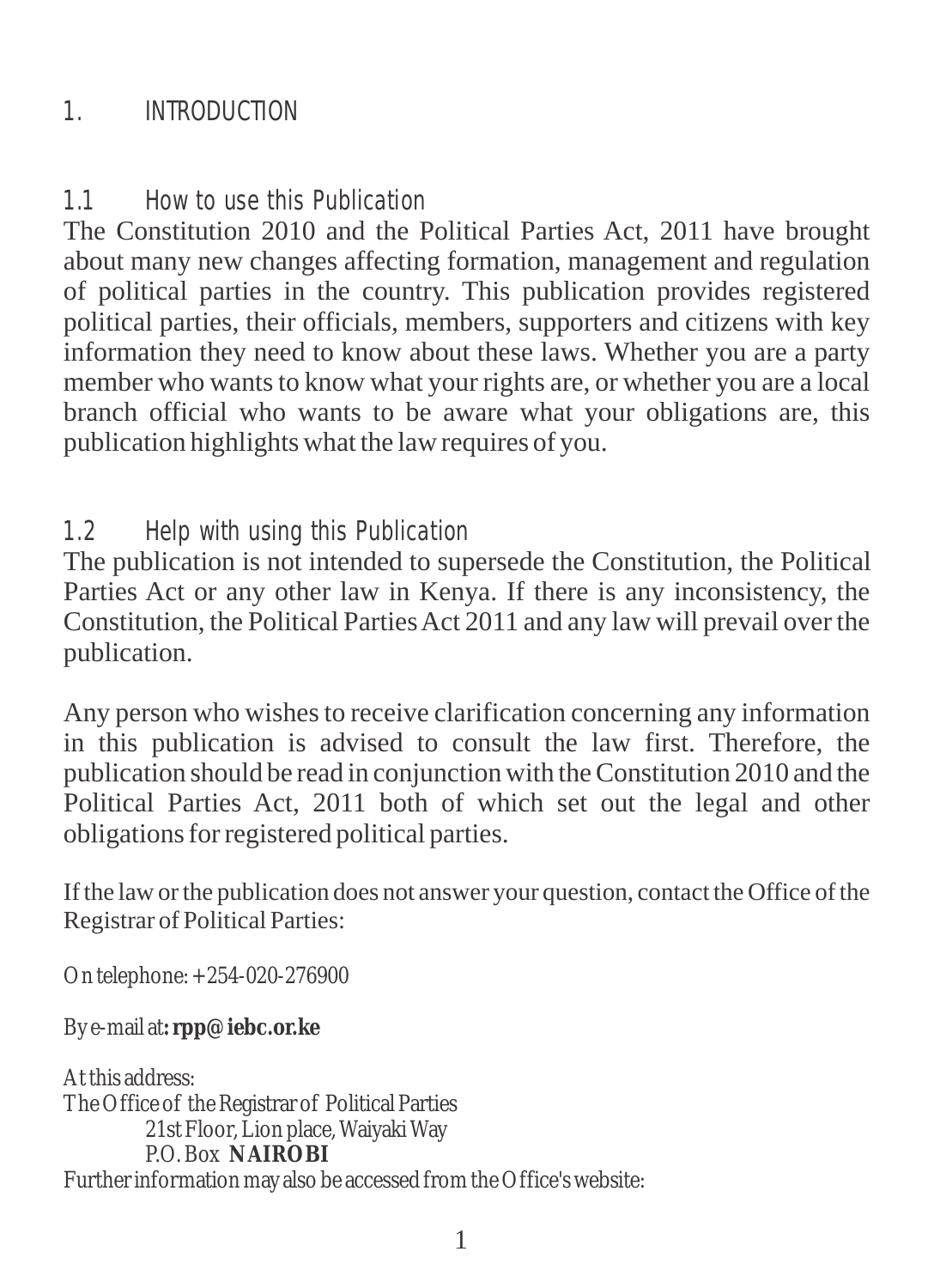## 2. THE LAW AND INSTITUTIONS FOR POLITICAL PARTIES

The principal source of law for formation, operation and management of political parties is the Kenyan Constitution 2010 and the Political Parties Act, 2011.

#### 2.1 Definition of a Political Party

Article 260 of the Constitution of Kenya 2010 defines a political party as an association contemplated in Part 3 of chapter seven of the Constitution. Part 3 contains Articles 91 and 92 which deal with the basic requirements for political parties and the legislation of political parties respectively. They emphasise that political parties must have a national character and a democratically elected governing body, respect minorities and marginalised groups, and promote the Constitution and the Rule of Law. A political party shall not be founded on religious, linguistic, racial, ethnic, gender or regional basis, nor shall it engage in corruption. The Political Parties Act 2011 implements Articles 91 and 92.

Political parties are central to democracy and in this regard play several roles including proposing or supporting candidates for national or county elections, with a view to forming or influencing the formation of the government.

A political party is an organization whose fundamental purposes are:

- 1. To be an avenue for peoples' participation and integration in their democracy
- 2. To mobilise citizens for elections
- 3. To express citizens interest in parliament
- 4. To formulate public policy positions and present policy alternatives
- 5. To recruit and select political leaders (both internally and for general elections).

2.2 Brief History of Political Parties Law

The idea that the affairs of political parties need to be governed by law is a relatively recent development in Kenya. Initially,, political parties were registered under and governed by the Societies Act.. Political parties did not have legal personality or perpetual succession. Basically, political parties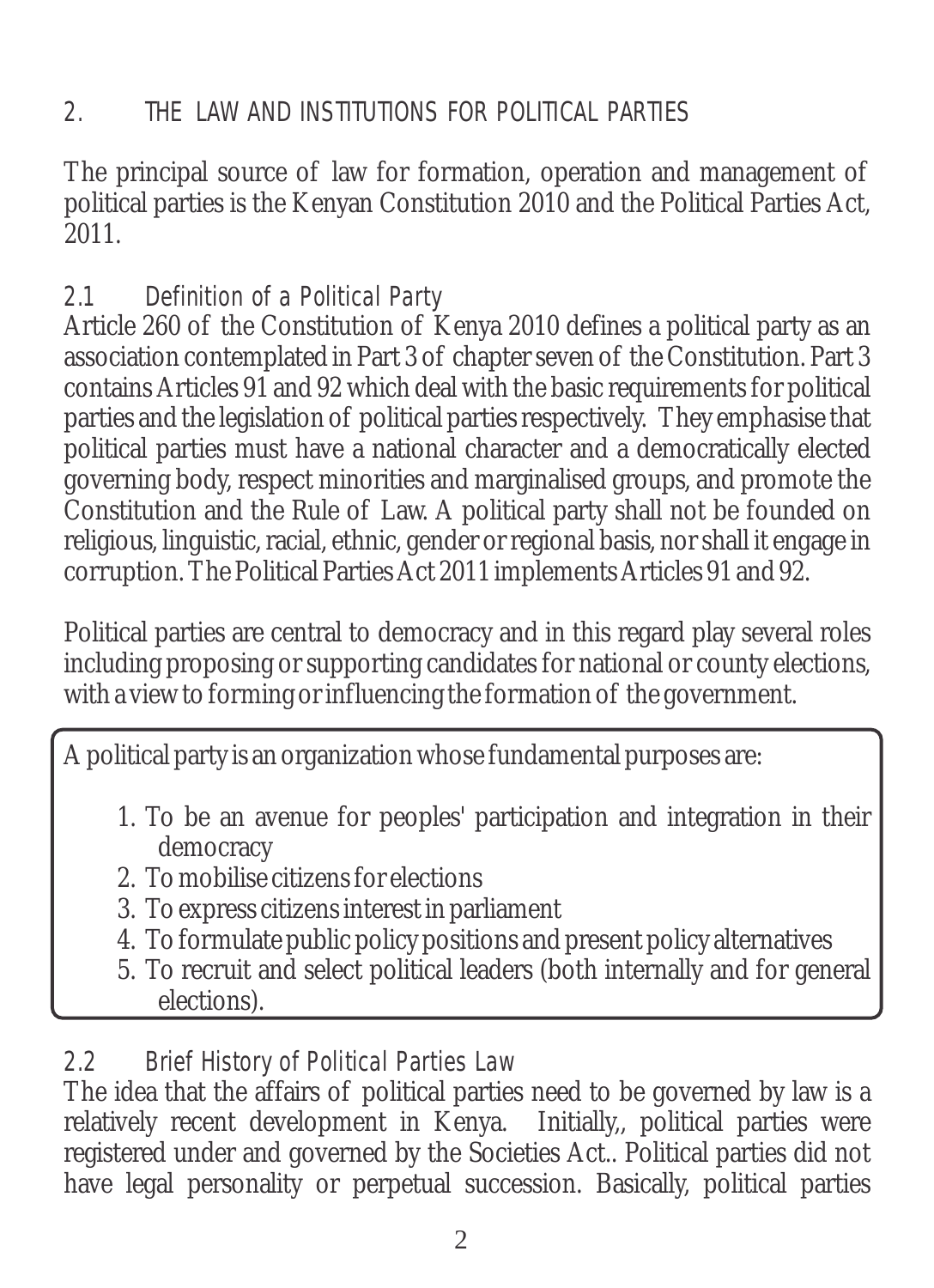belonged to individuals and some unscrupulous party leaders formed parties with a view to selling them for monetary gain.

With the emergence of multiparty rule and the mushrooming of political parties that followed, a need for greater clarity on the rights and duties of political parties also emerged. The Political Parties Act 2007 (PPA 2007), which became operational on  $1<sup>st</sup>$  July 2008, superseded the Societies Act with regard to the formation, management and regulation of political parties. The PPA 2007 provided a legal framework for registration, regulation and funding of political parties and established the Office of Registrar of Political Parties (ORPP), responsible for implementing and enforcing the law.

The Political Parties Act, 2011 provides the institutional, legal and regulatory framework for registration, regulation and funding of political parties in Kenya. The Act is the primary legal reference for management of political parties in accordance with Articles 91 and 92 of the Kenya Constitution 2010, which envisages well governed political parties that respect internal democracy and their constitutional status in the Kenyan political system. The Act seeks to address gaps that were inherent in Political Parties Act 2007 such as lack of clarity on mergers and coalitions. Under the Act, political parties have legal personality and therefore can sue , be sued and own property, among other functions.

#### 2.3 Present Law for Political Parties

The principal laws governing the formation, management and regulation of political parties are the Constitution of Kenya 2010 and the Political Parties Act 2011. Alongside these, there are other laws-such as the Elections Act 2011, the National Cohesion and Integration Act 2008 and the Independent Electoral and Boundaries Commission Act 2011 that have a bearing on political parties' operations.

## 2.3.1 The Constitution

The Constitution embodies principles and values that seek to configure the governance and architecture of political parties. Any registered party or person(s) contemplating forming a political party must take cognizance of and adhere to the principles and values stipulated in the Constitution. There are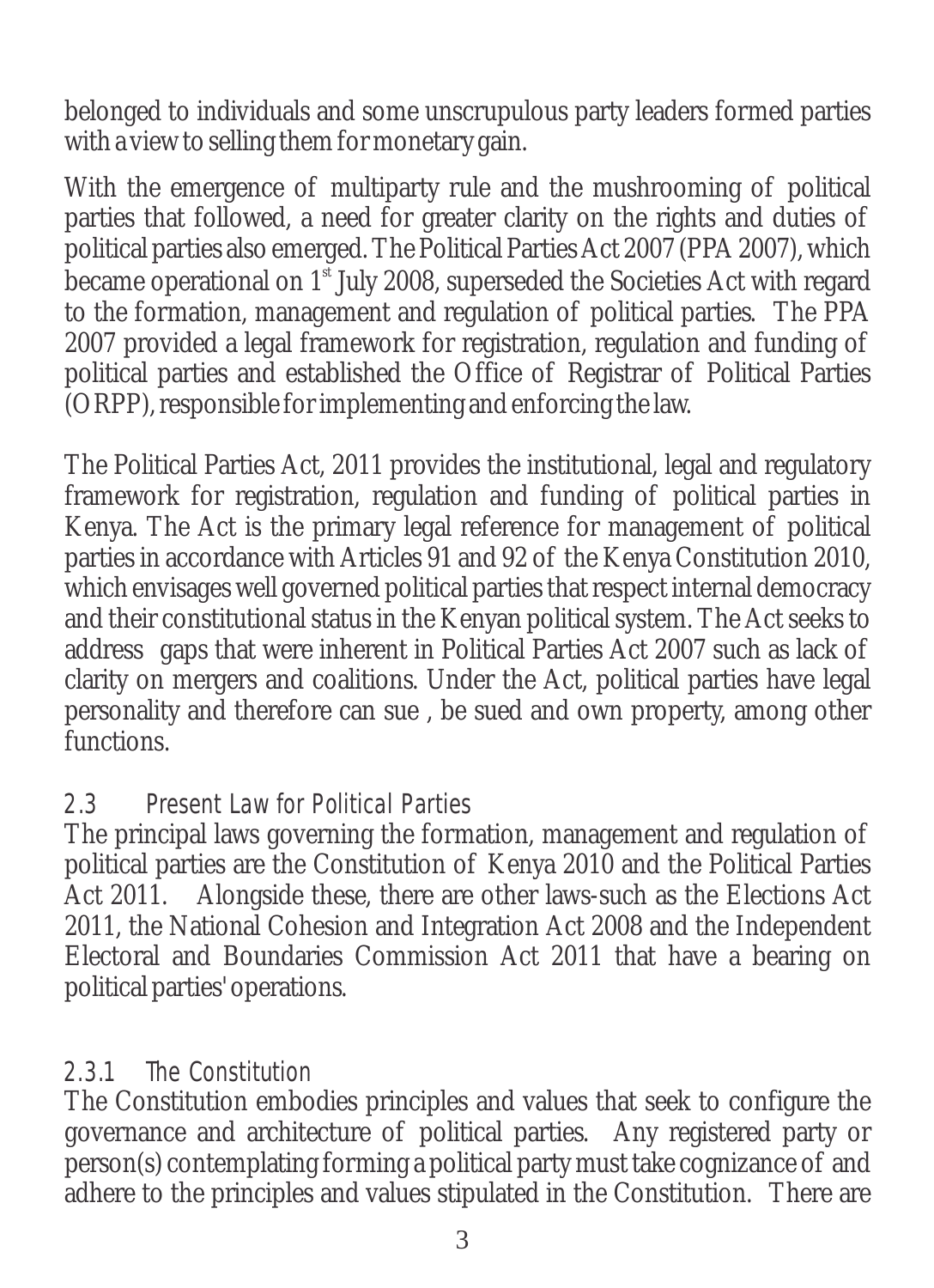several Constitutional principles that inform the formation, management and operation of political parties. A few of these are highlighted below. 1

The preamble to the Constitution of Kenya 2010 recognizes aspirations of all Kenyans for a government based on essential values of human rights, equality, freedom, democracy, social justice and the rule of law.

Article 4 (2) underscored that Kenya is a multi-party democratic State founded on the national values and principles including those of governance, democracy, participation of the people, non-discrimination and protection of the marginalized.

Art 16 provides membership to political parties may include citizens living outside of the country. Art. 36 provides for the right of-freedom of association. Article 38 guarantees citizens the right to make political choices including the right to: form, or participate in forming, a political party; to participate in the activities of, or recruit members for, a political party; and, to campaign for a political party or cause.

Article 91(1) sets down the basic requirements for a political party and these include that a political party must have a national character, respect and promote gender equality and equity and practice democracy through regular, fair and free elections within the party. The Political Parties Act 2011 implements Articles 91 and 92 of the Constitution.

Under Art 91(2), a political party **shall not**, among others:

- be founded on a religious, linguistic, racial, ethnic, gender or regional basis or seek to engage in advocacy of hatred on any such basis;
- engage in or encourage violence by, or intimidation of its members, supporters, opponents or any other person;
- establish or maintain a paramilitary force, militia or similar organization; and
- engage in corruption.

Art. 92 deals with legislation of political parties and requires Parliament to enact a law to deal with several aspects of political parties including their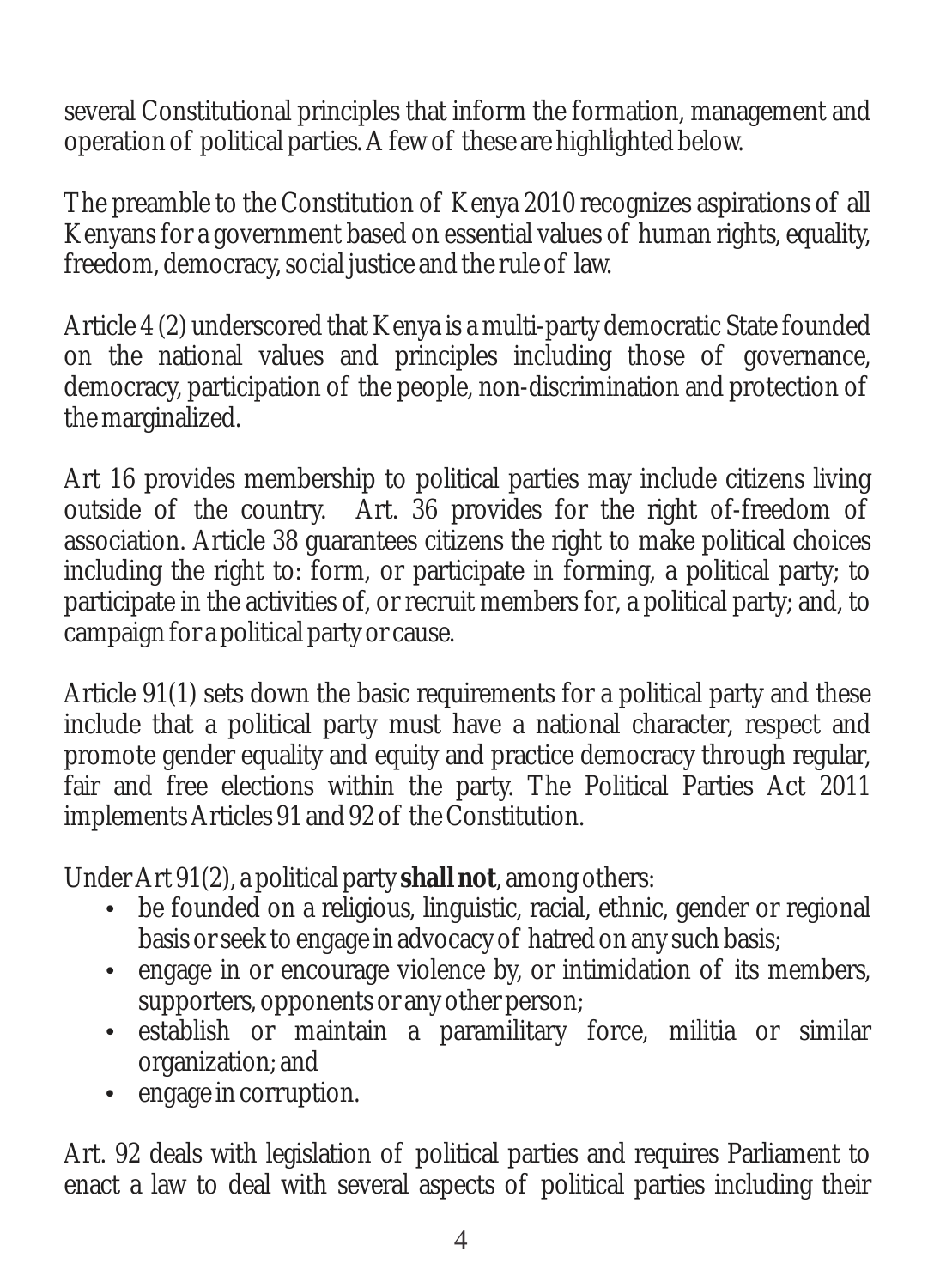registration and regulation, establishment, management, funding and financial reporting.

## 2.3.2 The Political Parties Act

One of the laws contemplated under Articles 91 and 92 is the Political Parties Act 2011 which came into force on  $1<sup>st</sup>$  November, 2011. The Act provides the institutional, legal and regulatory framework for registration, regulation and funding of political parties in Kenya. The Act is the primary legal reference for management of political parties in accordance with Articles 91 and 92.

It creates the office of the Registrar of Political Parties as a State Office within the meaning of Article 260 of the Constitution and therefore independent and not amenable to the direction or control of any person or authority. It is also a body corporate with perpetual succession and has rights and obligations of a legal person.

## 3. REGISTRATION

No association of persons or an organization is allowed to operate or function as a political party unless it has first been registered in accordance with the provisions of Political Parties Act, 2011.

The Act uses the following terms to describe the registration position of political parties:

- Provisionally registered political party: a party that has applied for registration under the Act fulfilling the conditions for provisional registration but has yet to fulfil the conditions for full registration.
- Fully registered political party: a party that is registered under the Act after having met all requirements for full registration.
- Deregistered party: a registered party that has been deregistered under the Act.

## 3.1 Applying for Registration

Registration of a political party is a two stage process, Provisional registration

<sup>1</sup>Chapter 108, Laws of Kenya.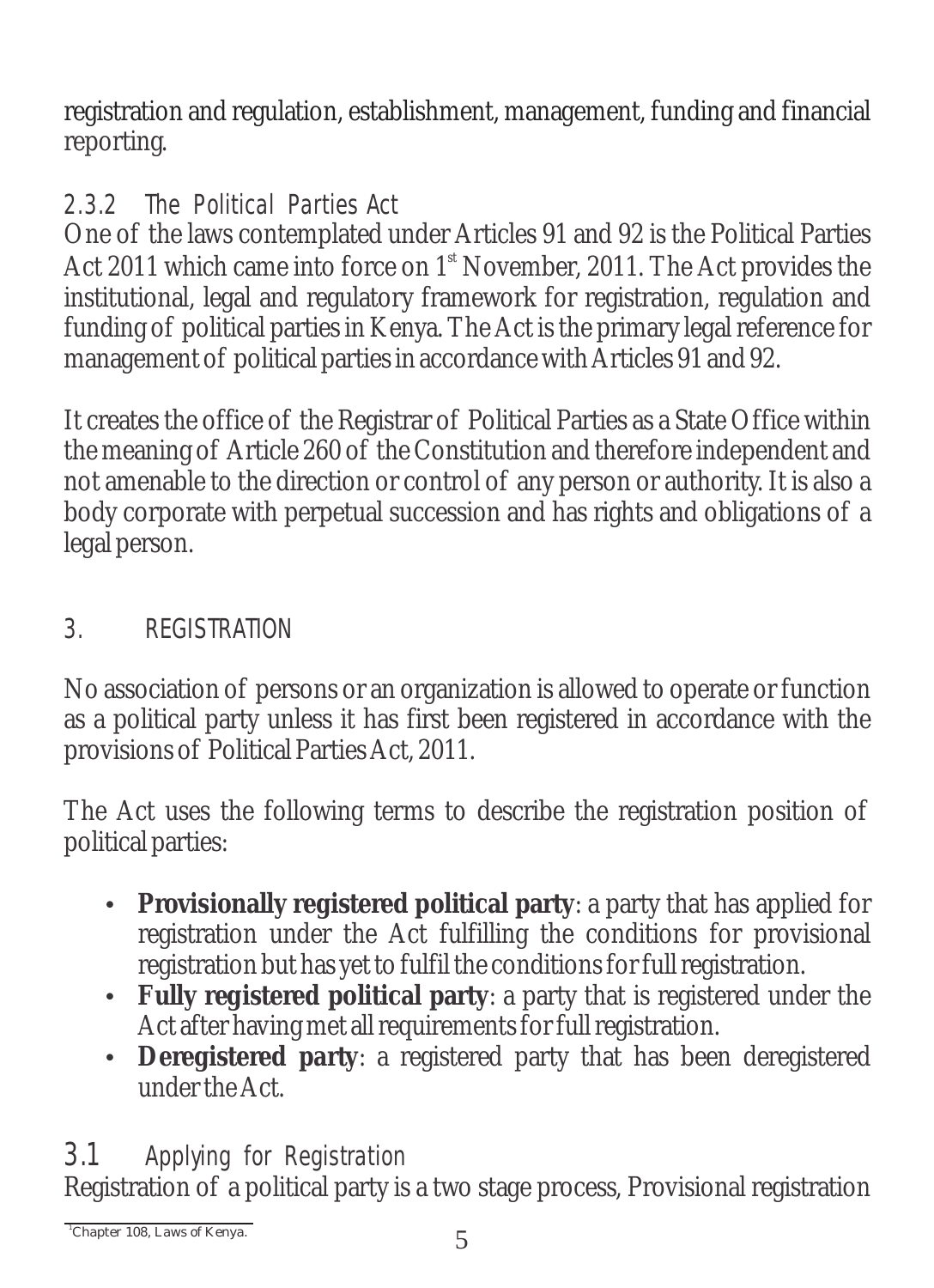and full registration.

3.1.1 Provisional Registration

Registration of a party in Kenya is split into two steps: provisional and full registration.

This has three benefits as it allows:

- I) Parties to legally engage in membership recruitment, which unregistered entities are not allowed to;
- ii) Citizens and other parties to be informed and where necessary make objections concerning the registration of the name, symbol or colour of the party; and
- iii) The Registrar sufficient time to scrutinize the submitted registration documents.

The Act specifies the information that must be contained in an application for registration. The application must be made on forms provided by the Registrar and by authorized officials of the political party.

## 3.1.1.1 Name Search

To apply for provisional registration, an organization must:

- i. Submit an application for name search of a political party to the Registrar of political parties.
- ii. After the name is approved, the applicant will submit an application for provisional registration.

The name of a political party includes its full name, short-form name or abbreviation, and logo.

**Figure 1. Timeline for Provisional Registration** 

Party submits name, logo, office location, office bearers' details and party constitution.

Party receives provisional registration upon payment of Kshs....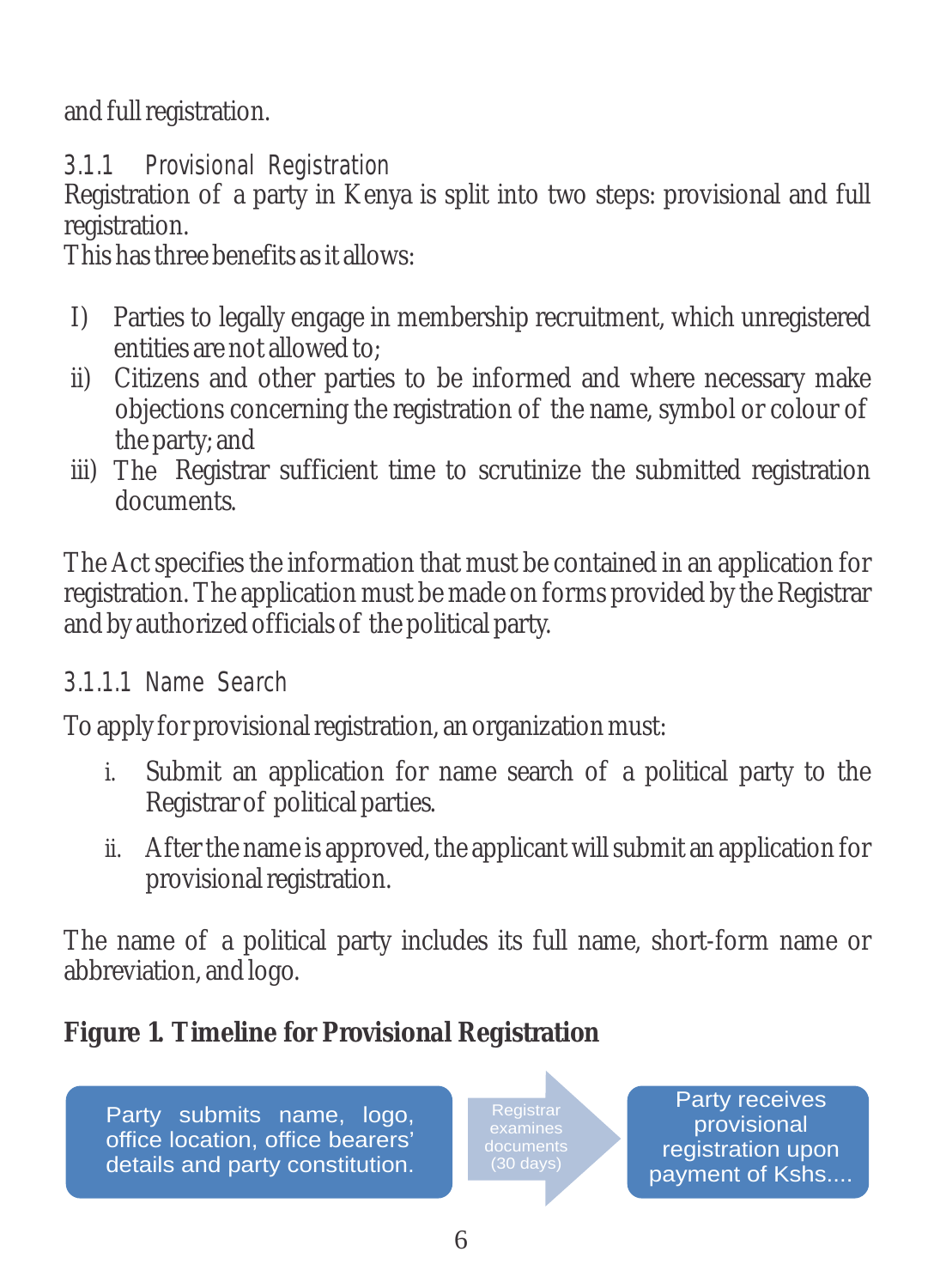3.1.1.2 Application for provisional registration

An application for provisional registration of a proposed political party shall:-

- be in writing and signed by the applicant(s);
- include signed minutes of the first meeting of the founding members of the political party;
- set out the name of the party
- if the party wishes to use an abbreviation of its name, set out that abbreviation.
- be accompanied by a copy of the Constitution of the proposed party which must comply with the provisions of section 9;and
- Be accompanied by prescribed fee; and
- include a request for the registration of the symbol of the party to be used on ballot papers.

3.1.1.3 Provisional certificate of registration

After the Registrar has verified that the party's application for registration is complete, he or she will issue a certificate of provisional registration to the founding members within thirty days (30) of receipt of an application.

#### **Figure 1. Timeline Provisional registration**



If the party is not eligible for provisional registration, the Registrar will indicate which requirements have not been met.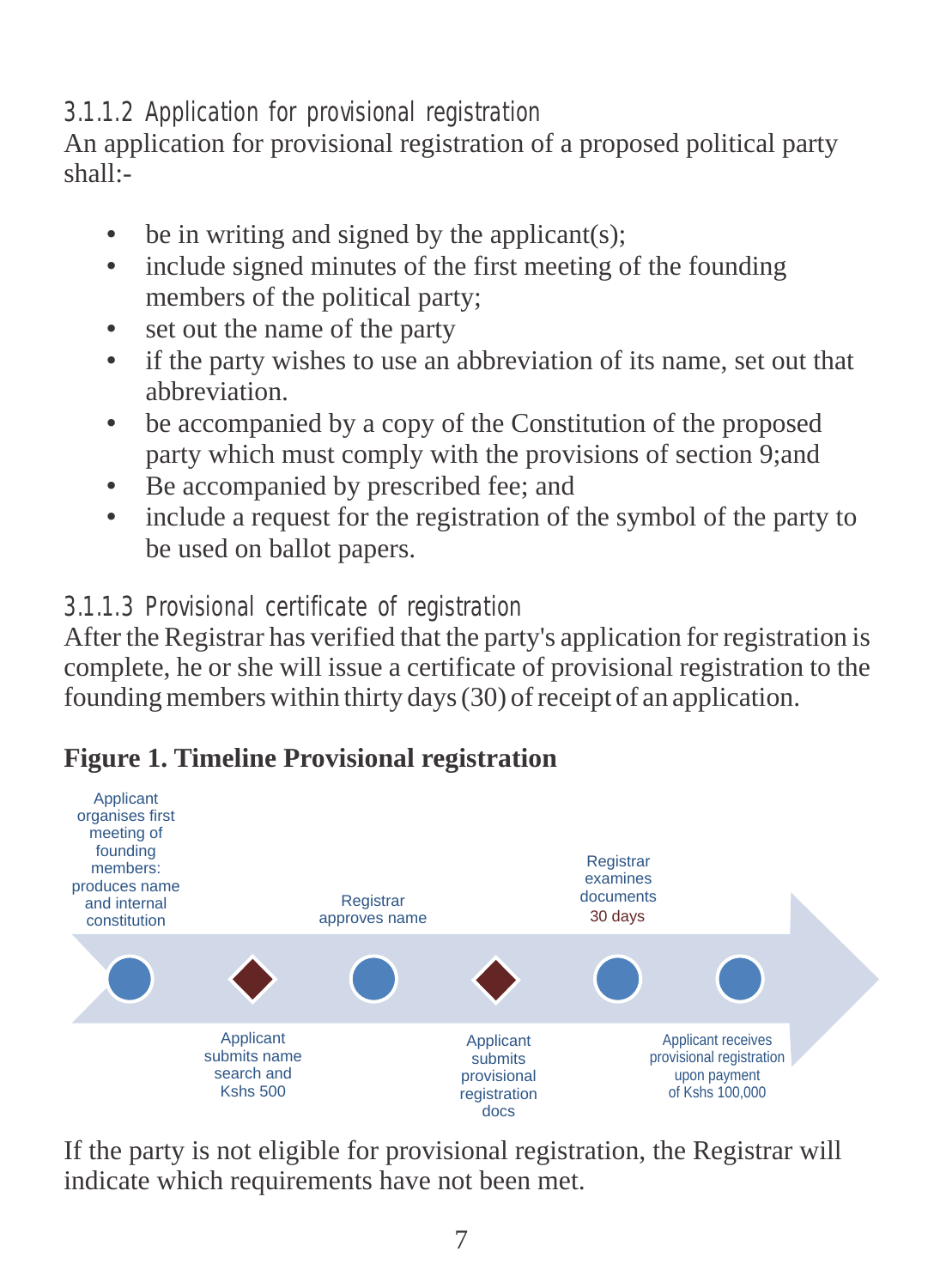The information of the provisionally registered political party shall be entered in provisional register for record keeping.

The provisional registration of a political party shall lapse and a provisional registration certificate shall cease to have effect at the expiry of one hundred and eighty (180) days from the date of issue of the certificate of provisional registration.

#### 3.1.1.4 Benefits of Provisional registration

A provisionally registered party may carry out activities necessary so as to meet the requirements for full registration such as recruiting at least 1000 members in atleast 24 counties.

## 3.1.2 Full Registration

A party that has provisional registration may apply to be fully registered. The Act stipulates the information that must be contained in an application for registration.

The application must be made on forms provided by the Registrar and signed by authorized officials of the political party.

## 3.1.2.1 Application for Full Registration

A political party that has been provisionally registered may apply to the Registrar for full registration not later than one hundred and eighty (180) days from the date of provisional registration.

## 3.1.2.2 Requirements for Full Registration

Apolitical party is qualified for full registration if:

- a) it has recruited as members, not fewer than one thousand (1000) registered voters from at least twenty four( 24 ) counties;
- b) the members reflect regional and ethnic diversity, gender balance and representation of minorities and marginalised groups;
- c) the composition of its governing body reflects regional and ethnic diversity, gender balance and representation of minorities and marginalised groups;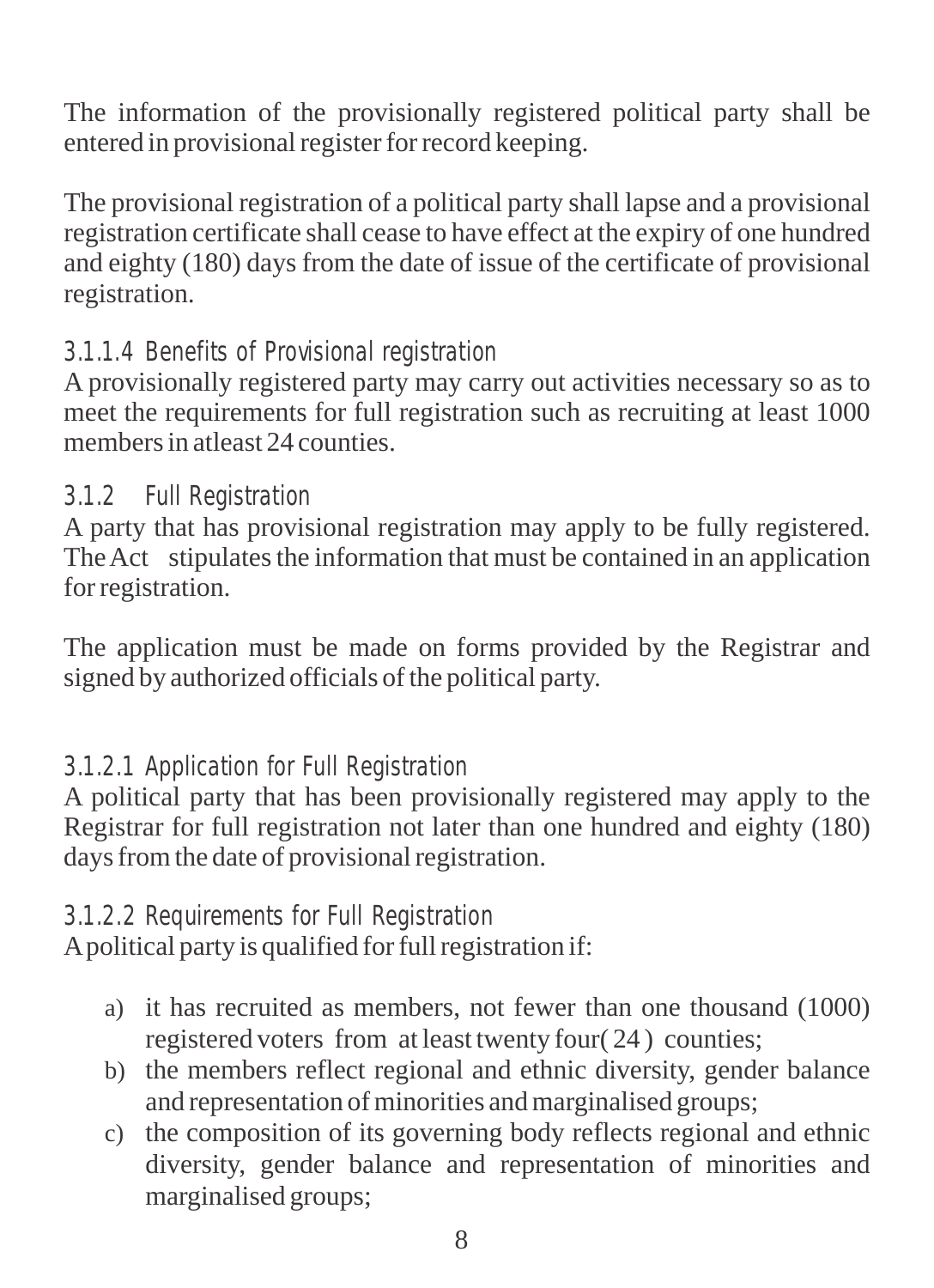- d) not more than two-thirds of the members of its governing body are of the same gender;
- e) it has demonstrated that members of its governing body meet the requirements of Chapter Six of the Constitution and the laws relating to ethics;
- f) it has undertaken to be bound by this Act and the Code of Conduct set out in the First Schedule of the Act.
- g) it has submitted to the Registrar-
	- (i) a list of the names, addresses and identification particulars of all its members;
	- (ii) the location of its head office, which shall be a registered office within Kenya and a postal address to which notices and other communication may be sent; and
	- (iii) the location and addresses of the branch offices of the political party, which shall be in more than half of the counties.

## 3.1.2.3 Withdrawing Application

At any time before registration, an eligible party may withdraw its application by sending a request to withdraw to the Registrar.

The leader must sign the request to withdraw the application

#### 3.1.2.4 Benefits of Full Registration

Afully registered political party enjoys several advantages including:

- being identified on the ballot with the candidates it endorses;
- political parties funding;
- receiving guaranteed broadcasting time in national media stations.

## 3.2 When Registration Takes Effect

A political party is fully registered within thirty days of its application and upon having fulfilled the conditions of full registration. The official registration date is the date indicated on the certificate of full registration.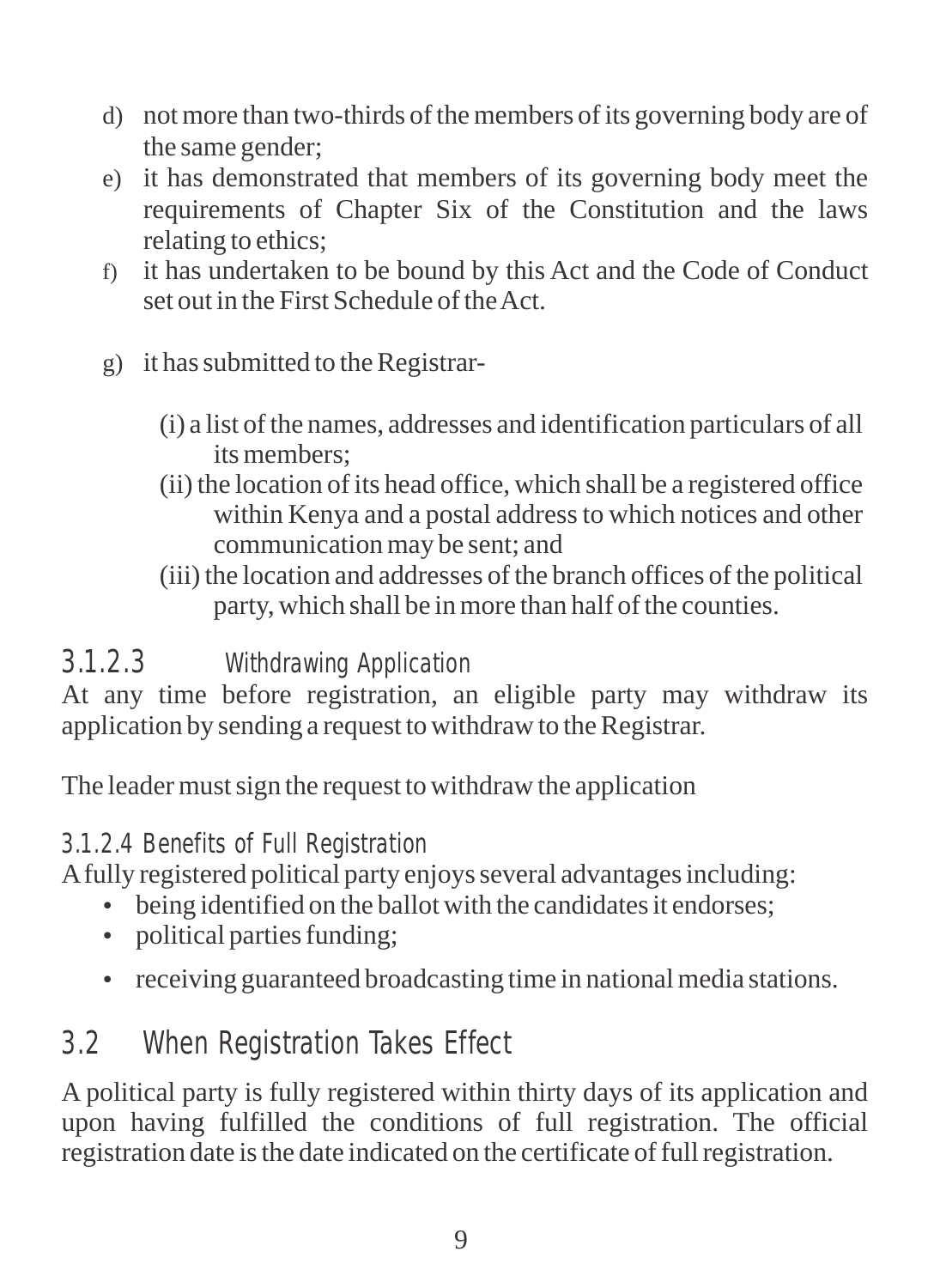## **Figure 2. Timeline forFull registration**



3.3 Loss of Eligibility for Registration

A political party can lose its eligibility for registration if the party fails to comply with the Constitution and the Political Parties Act.

An eligible party can also lose its eligibility for registration if:

- i. the name of a political party or the abbreviation of the name that it wishes to use is:
	- obscene or offensive;
	- excessively long;
	- the name, or is an abbreviation of another political party that is already registered;
	- nearly resembles the name, or an abbreviation of the name of another political party already registered or any other legal entity registered under any other law.

#### 4. DEREGISTRATION

A political party may be deregistered or suspended under certain specific circumstances.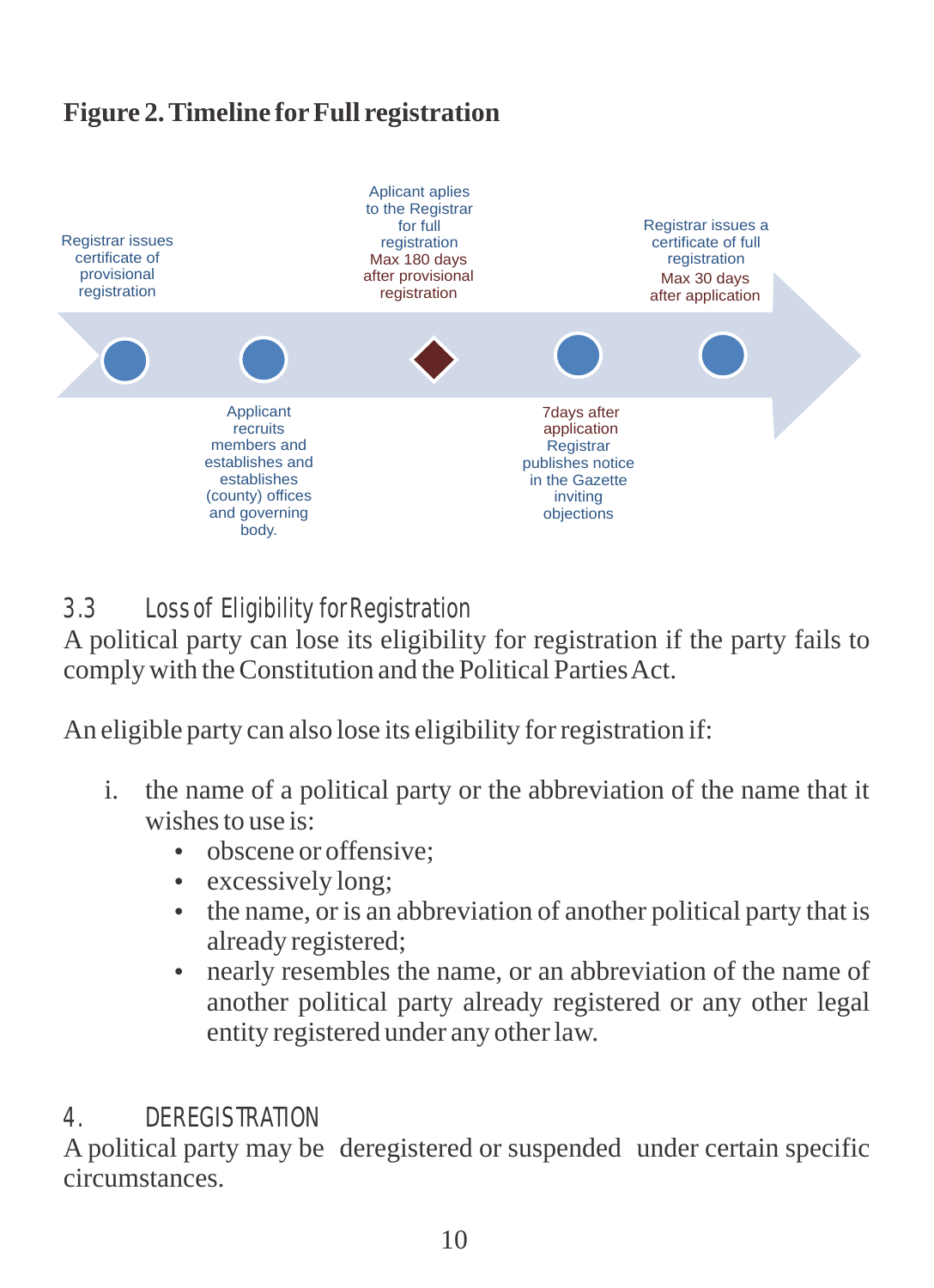Deregistration may be:

- Involuntary; or
- Voluntary.

## 4.1 Involuntary Deregistration

The Registrar has wide powers as set out in S. 34 of the Act including deregistration of a political party.

## 4.1.1 Grounds for Deregistration

The registrar may deregister a political party if the party:

- has contravened the provisions of Article 91 of the Constitution;
- does not promote free and fair nomination of candidates;
- does not adhere to the law relating to the nomination of candidates;
- does not respect the national values and principles of the Constitution;
- obtained its registration in a fraudulent manner;
- has instigated or participated in the commission of an election offence; or
- has acted contrary to the provisions of section 26 by not adhering to the legal requirements on the political parties fund.

#### 4.1.2 Deregistration Procedure

The Registrar will follow this procedure before deregistering a political party:

- *i. notify the party in writing by notice sent to all party officers:*
- of the particulars of the breach or contravention;
- of the intention to deregister the political party; and
- direct the political party to remedy the breach or contravention within ninety days or otherwise show cause why the party should not be deregistered.
- *ii. If a party fails to:*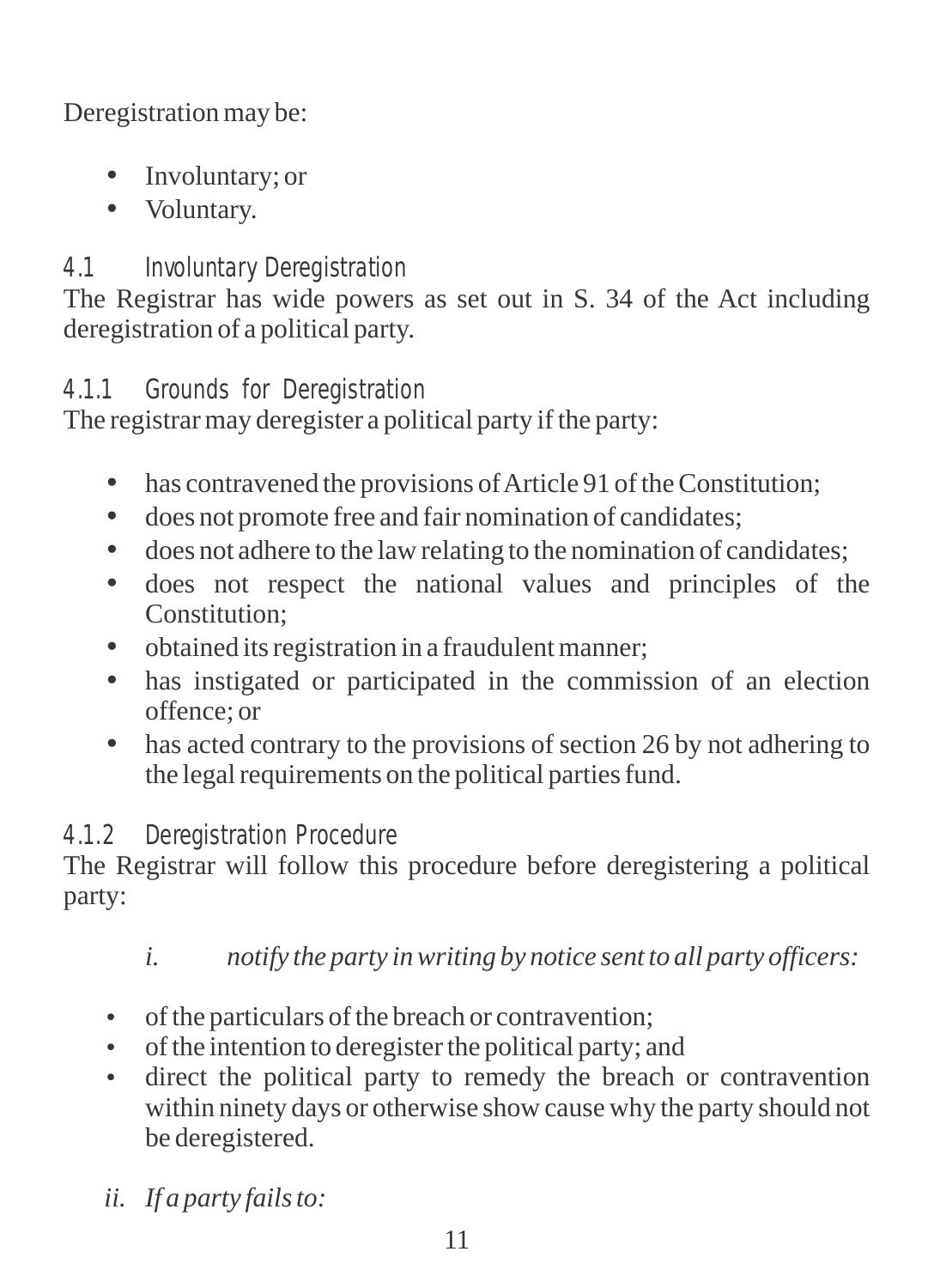- rectify the omission or
- does not convince the Registrar that the infraction was not the result of any negligence or lack of good faith on its part

Within ninety days, the Registrar may deregister the party. If a registered party becomes deregistered, the Registrar will publish a notice of deregistration in the Kenya Gazette .This notice will specify the effective date of deregistration.

## 4.2 Voluntary Deregistration

A registered political party may voluntarily apply to become deregistered. The Registrar can accept the application to deregister a party if it is signed by the party leader and any two party officials. .

4.3 Consequences of Deregistration

The Registrar will change the status of the party from "registered" to "deregistered" in the Registry of Political Parties.

The deregistered political party then loses all the advantages of a registration.

In addition, a political party that is deregistered under this Act shall not:

- a) summon a meeting of members or officers of the political party other than for purposes of winding up the political party or for purposes of challenging the de-registration of the political party;
- b) attend or make a person attend a meeting in the capacity of a member or officer of the political party;
- c) publish a notice or advertisement relating to a meeting of the political party except for purposes of a meeting under paragraph (a);
- d) invite persons to support the political party;

4.4 Registration of Deregistered Parties

A deregistered political party may choose to reapply for registration. The party can reapply by submitting an Application to Register a Political Party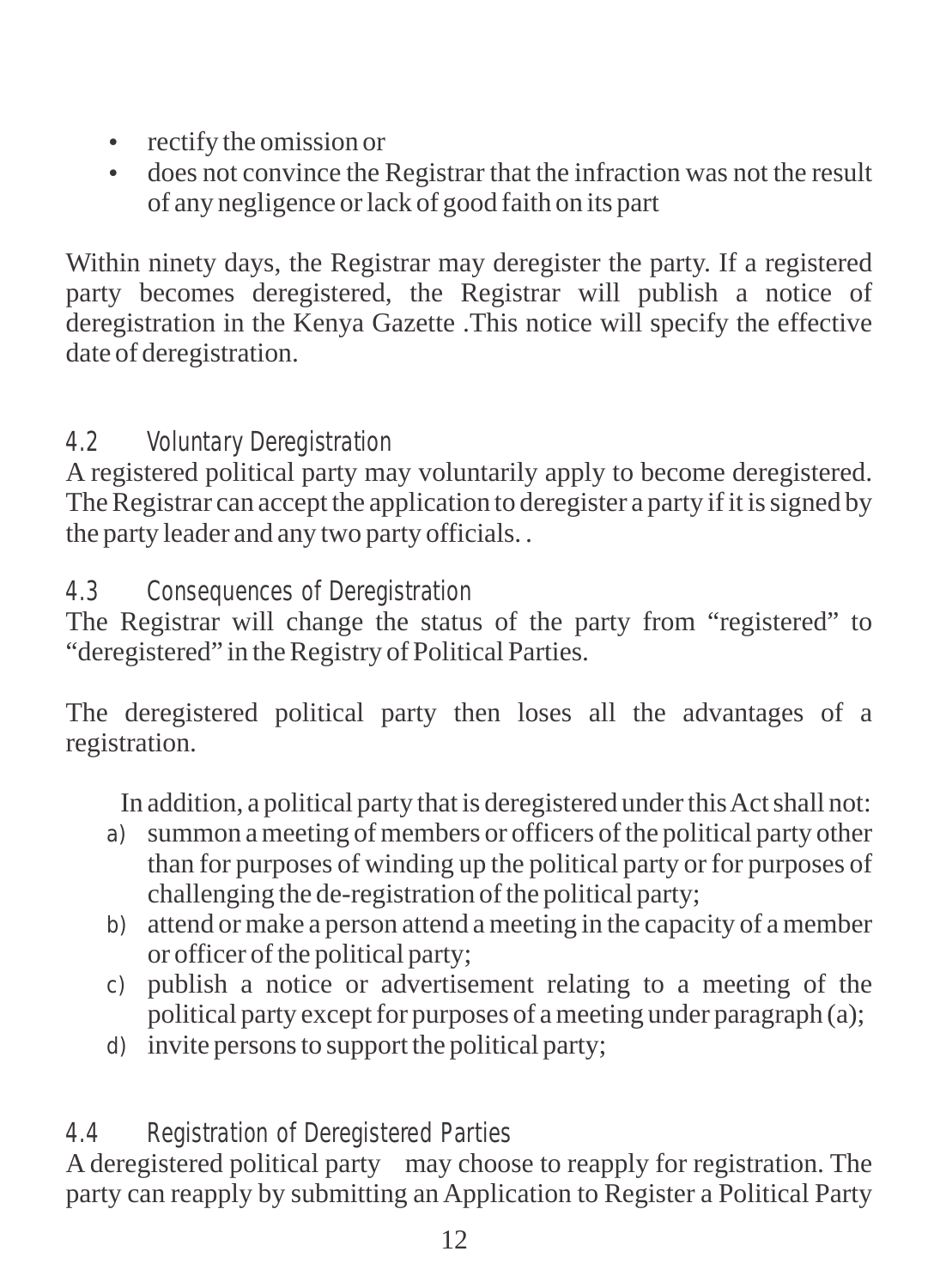using the same process as if it were applying for the first time.

## 4.5 Suspension of Registration

The Registrar may suspend the registration of a political party for a period not exceeding twelve months.

## 4.5.1 Grounds of Suspension

A political party will be suspended if it commits an offence under the Act. The objective of suspension is to enable the political party to remedy the breach specified in the notice issued by the Registrar under subsection.

## 2.5.2 Consequences of Suspension

A political party that has been suspended under subsection (3) shall not be entitled to any of the rights and privileges specified in section 15, namely, the right to:

- hold and address public meetings in any area in Kenya for the purposes of publicising the political party and recruiting members;
- the protection and assistance of the State security agencies for the purposes of facilitating peaceful and orderly meetings; and
- the provision by the State, of fair opportunity to present the political party's programmes to the public by ensuring equitable access to the State owned media.

#### 5. MEMBERSHIP

Political party members form the core of a political party. They implement the traditional roles of a political party in society, such as:

- To mobilise citizens for party support
- To engage with and educate citizens on policies
- To recruit and elect political party leaders
- To nominate party candidates for general election and by-election
- To formulate public policy views
- To be educated for future leadership (sustainability of the party)
- To represent citizens when nominated and elected to the legislative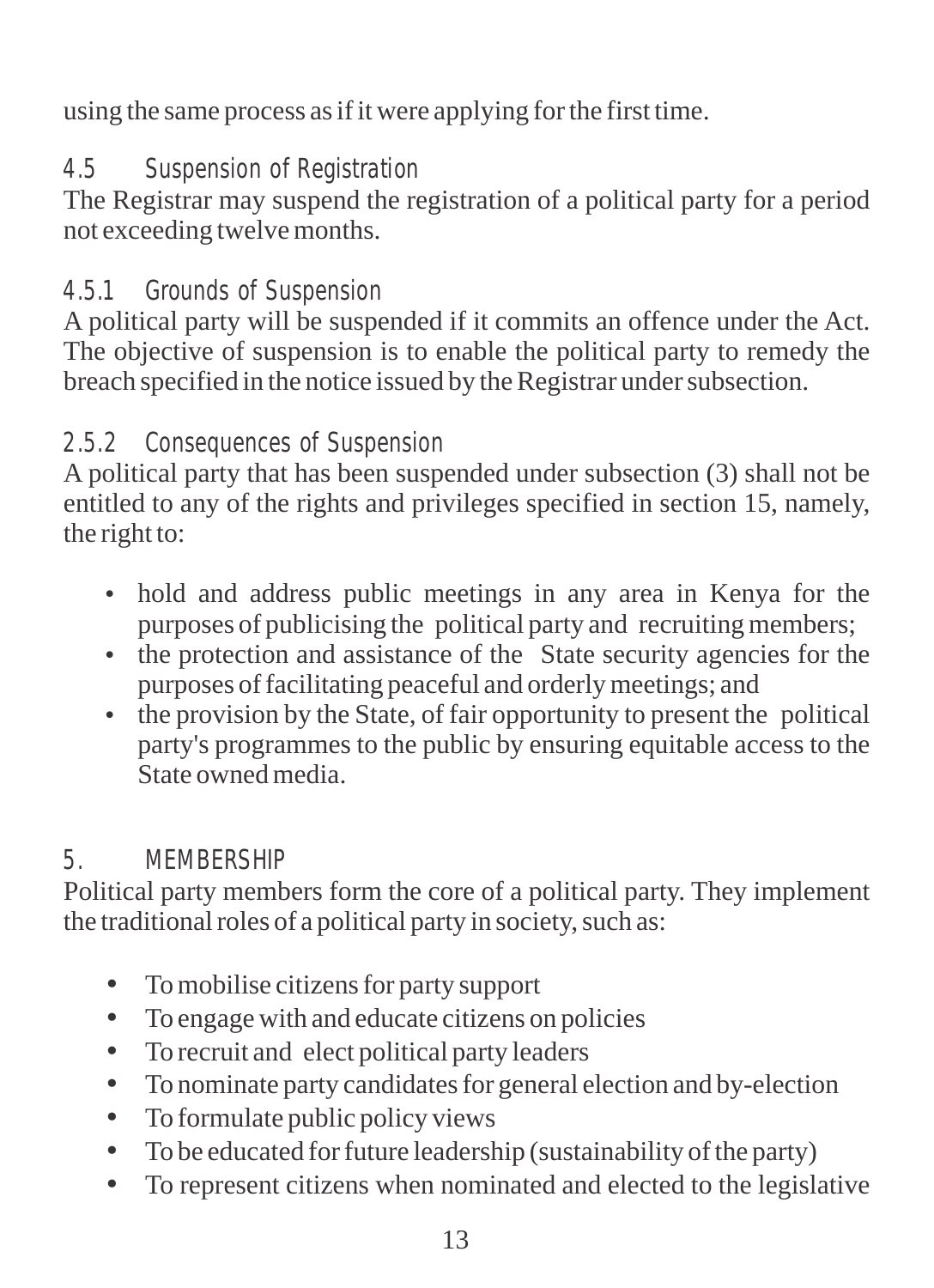and executive arms of government.

• To pay membership fees.

The Political parties Act places members at the core of Kenyan parties so as to allow them to play these roles in society. Political parties therefore must not only have a membership that is sufficiently large and diverse, they must also know them and involve them in party affairs. How exactly members will be engaged, the Act leaves for each individual party to decide.

#### 5.1 Eligibility for Membership

Any person who is at least 18 years is eligible to be a member of a political party.

## 5.2 How to Become a Member

Apolitical Party is a legal entity with its own rights and responsibilities. On account of this, it has the latitude to decide who and the criteria one needs to satisfy before becoming a member. Political parties stipulate eligibility for membership in their constitutions.

Whoever it recruits has to give his/her consent and it is an offence to register a person as a member of a political party without his/her consent.

A political party must at any time keep updated and accurate party membership lists to be available for the members and the public at the party head office and all party county offices. The party membership lists must be submitted regularly to the Office of the Registrar of Political Parties

## 5.3 Rights of a Member

Amember of a political party has several rights including the right to:

- participate in the activities of a political party;
- campaign for a political party or cause; and
- contest for leadership positions in a party
- to run as a candidate in party nomination for candidates for general election and by-election.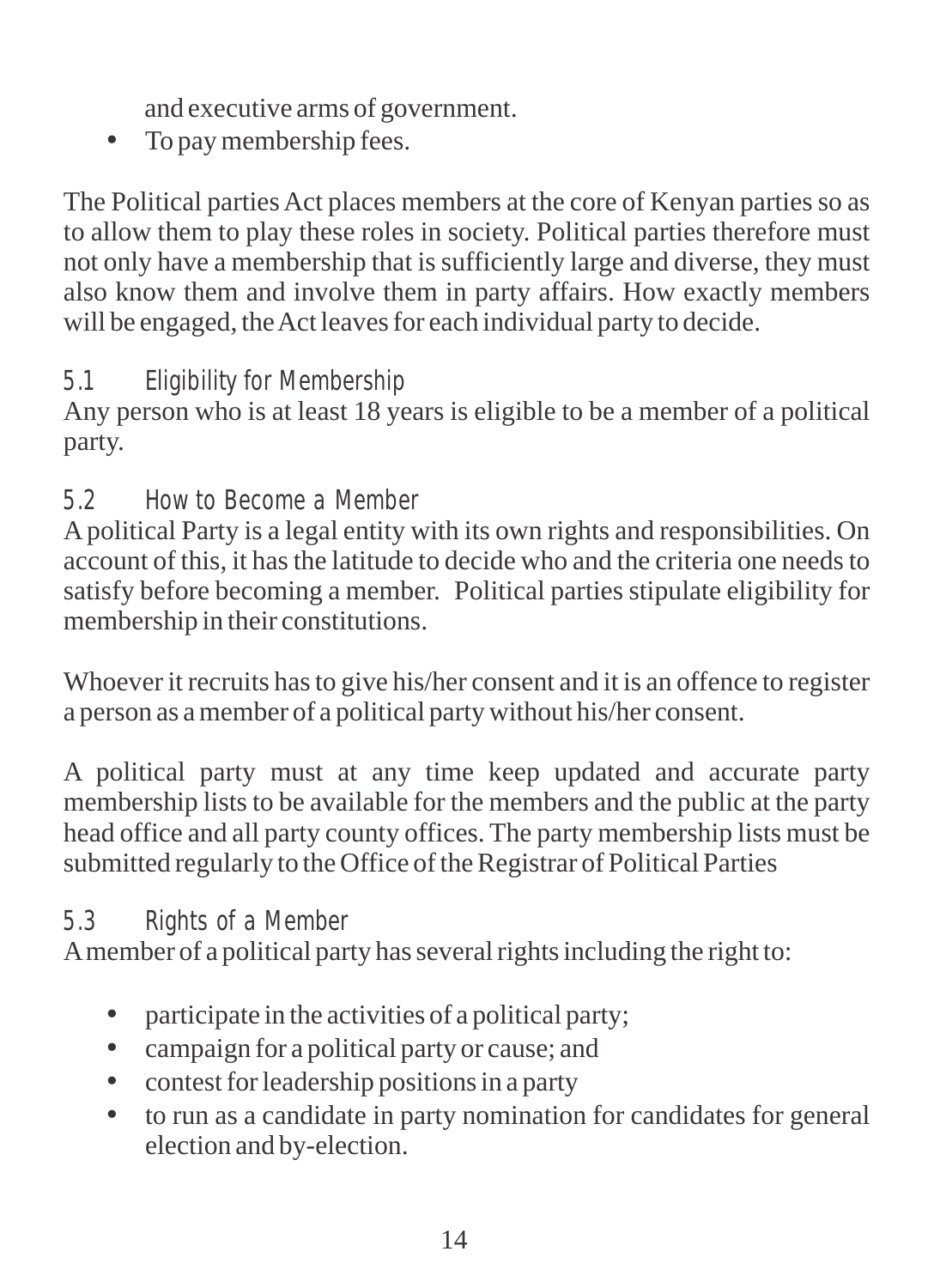5.4 Ceasing being a Member a Political Party There are four ways a member can cease being a member of a party:

i. Resignation; ii. Expulsion; iii.Through "deeming"; and iv. Natural attrition.

## 5.4.1 Resignation

S.14 (1) of the PPA requires a member of a political party who intends to resign from the political party to give a written notice, prior to his resignation to the political party. If the member is a Member of Parliament or County Assembly, a thirty-days written notice should also be sent to the Clerk of that House or County Assembly.

The resignation is effective once the notice has been received by the political party and the clerk, both who are required to notify the registrar.

#### 5.4.2 Internal Party Mechanisms

A member is bound by the Constitution of a political party and may be expelled only if he/she violates the provisions of the constitution, which normally set out the party disciplinary mechanism.

Aparty constitution must satisfy the requirements of the Kenya Constitution and the Political Parties Act, 2011 which includes being democratic.

#### 5.4.3 Deeming Provisions

The Act lays out grounds when a member can be deemed to have resigned from a political party. These are that the member:

- forms another political party;
- joins in the formation of another political party;
- joins another political party;
- in any way or manner, publicly advocates for the formation of another political party; or
- promotes the ideology, interests or policies of another political party;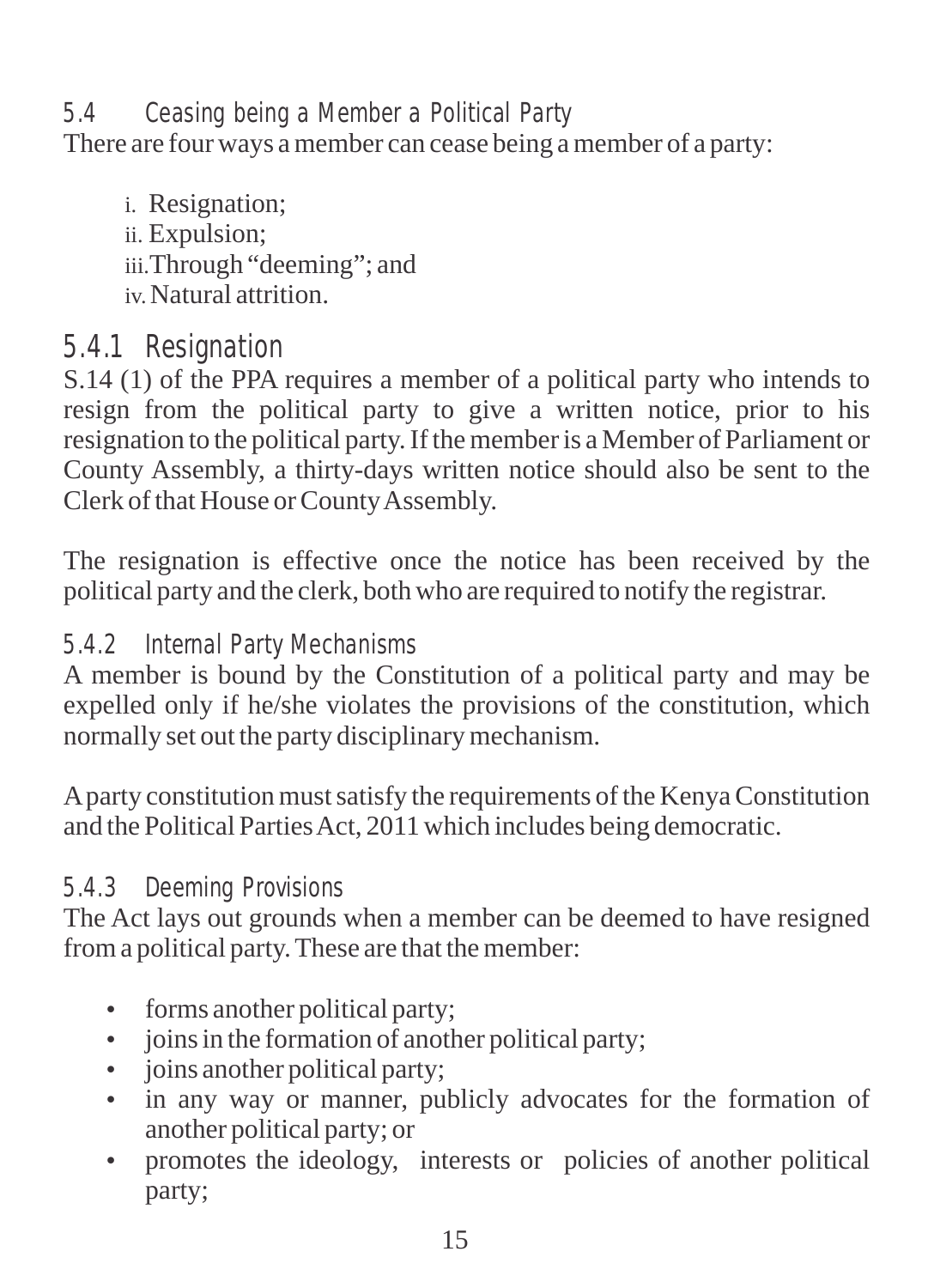The Act does not explicitly indicate who is responsible for implementing the provisions of s. 14(5). However, this responsibility is vested on the party taking into account the party constitution and rules.

#### 6. PARTY MANAGEMENT

Every political party in Kenya must have a

- National character
- Have democratically elected governing body
- Promote and uphold national unity
- Abide by the democratic principles of good governance, promote and practice democracy through regular, fair and free elections within the party
- Respect the rights of all persons to participate in the political process, including minorities and marginalized groups
- Respect and promote human rights and fundamental freedoms
- Respect and promote gender equality and equity

The party must have an organizational structure at national and county level with all relevant and elected party bodies and organs. The governing body must reflect regional and ethnic diversity and representation of minorities and marginalized groups. Not more than two-third of the members of the governing body are of the same gender. The party must demonstrate that members of the governing body meet the requirements of Chapter Six of the Constitution and the laws relating to ethics.

- A person who is undischarged bankrupt; or
- has been convicted of a criminal offence (imprisonment for minimum of six months) ;or
- has been suspended for violating the code of conduct ( period of minimum six months); or
- has contravened the provision of Chapter Six of the Constitution is disqualified from being a member of a party governing body.

The party must have a clear management structure including roles and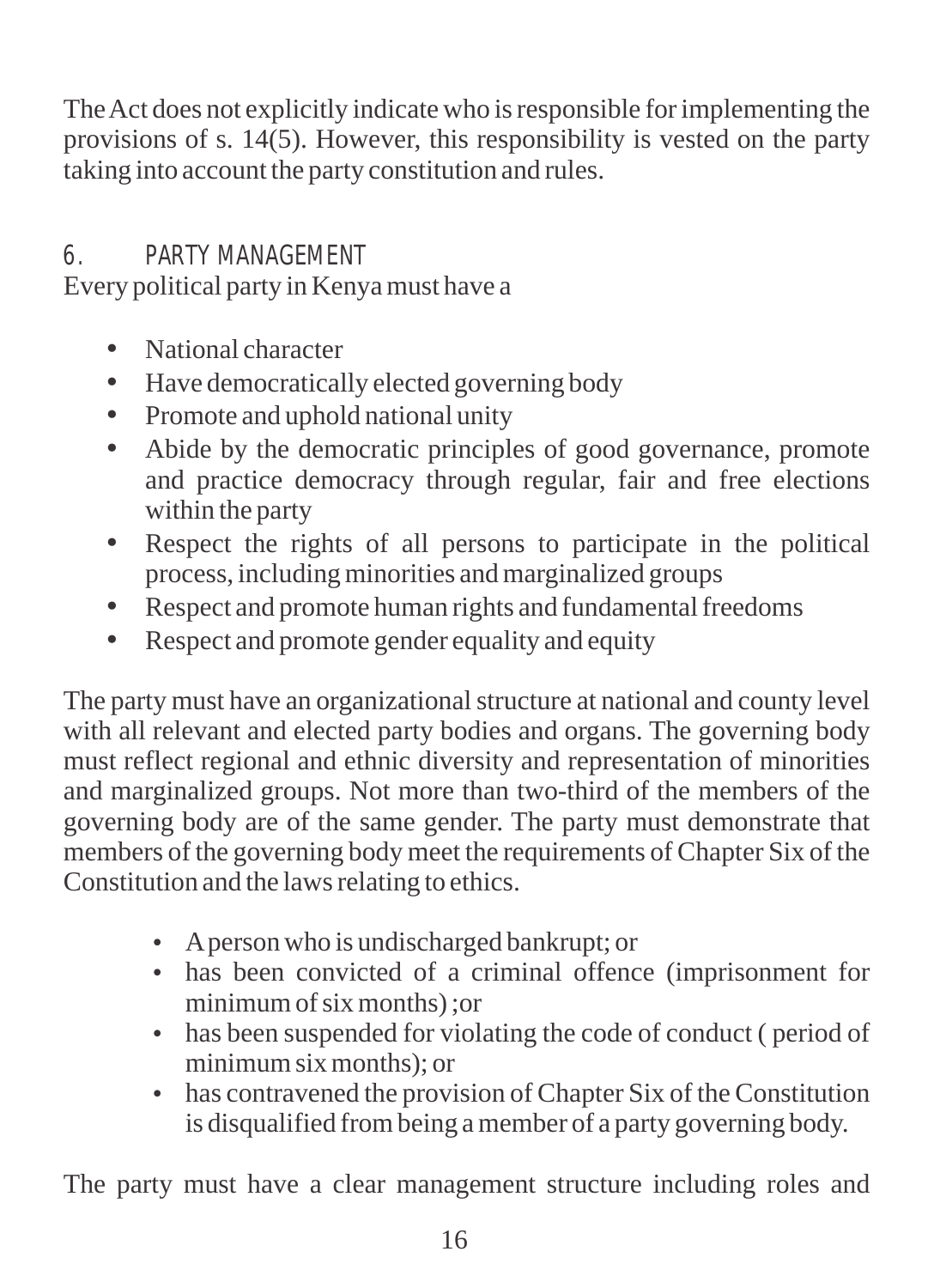responsibilities and the procedures to be followed.

To address potential conflicts in the party, it must have permanent dispute and conflict resolution mechanism.

Among the documents required for a political party are:

- Party constitution
- Nomination rules and procedures
- Internal party election rules and procedures
- Party policy document(s)
- Party policy reporting document

#### 6.1 Records

Political party documents are fundamental for party institutionalizing, inclusive participation, education of party members and the public at large, accountability and transparency and responsible representation. Therefore all political parties must have accurate and authentic records including:

- Party constitution
- Party nomination rules and internal election rules
- Party manifesto and other policy documents including policy reporting document
- Party strategic plan
- Names and contact details of party officials and party elected representatives to public offices
- Party budget, particulars of contributions including membership dues paid, latest audited accounts as well as particulars of properties.

The Office of the Registrar of Political Parties may request copies of documents to be furnished upon request. Any person who interferes, damages or destroys any record or fails to furnish any document required commits an offence.

Amember of a political party may, during working hours and on payment of the prescribed fee, inspect and obtain copies of the records maintained at its head office or county office.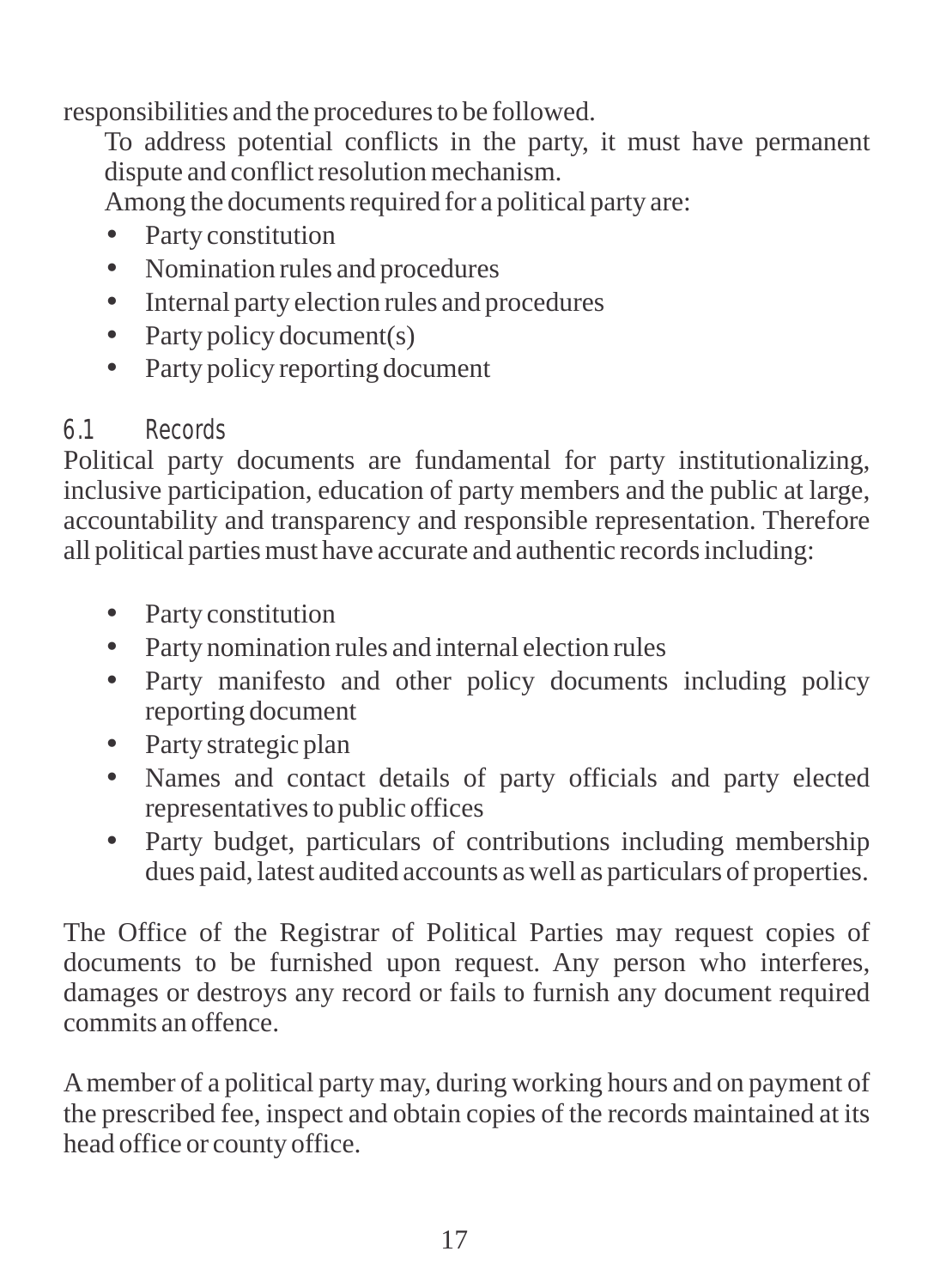## 6.2 County Office

For a party to be registered, it is required to open party county offices in at least half of the counties. More importantly, the office should be functional.

Party county offices are there to provide the services of the party to its members and the public at large.

Among the many functions a party county office may provide are:

- The members of the party and the public to have access to the party
- Party outreach activities and purposes
- For internal activities and the running of the party affairs
- For keeping of records in accordance with sec.17 of the ActFor membership recruitment and membership list updating
- For keeping records of all party officials and all party elected representatives
- For keeping the particulars of the office including the person in charge
- Being the prime point of contact with IEBC and the representatives of the Registrar at the county office, the county PPLC (Political Party Liaison Committee), Government agencies, IEBC Peace Committees and other relevant actors
- Liaise with the party members in the County Assembly
- Prepare regular reports to the party head office

According to the Act, the minimum requirements are that the office is functioning, keeps the records and is available for party members and the public including providing copies of records upon request.

## 7. MERGERS

Two entirely new provisions in theAct deal with mergers and coalitions. In previous years, the lack of legislation on mergers and coalitions had led to a political landscape where parties coalesced, sometimes merged and easily dissolved again to a point where few of them remained recognizable entities to their members or voters. The new provisions aim to provide a legal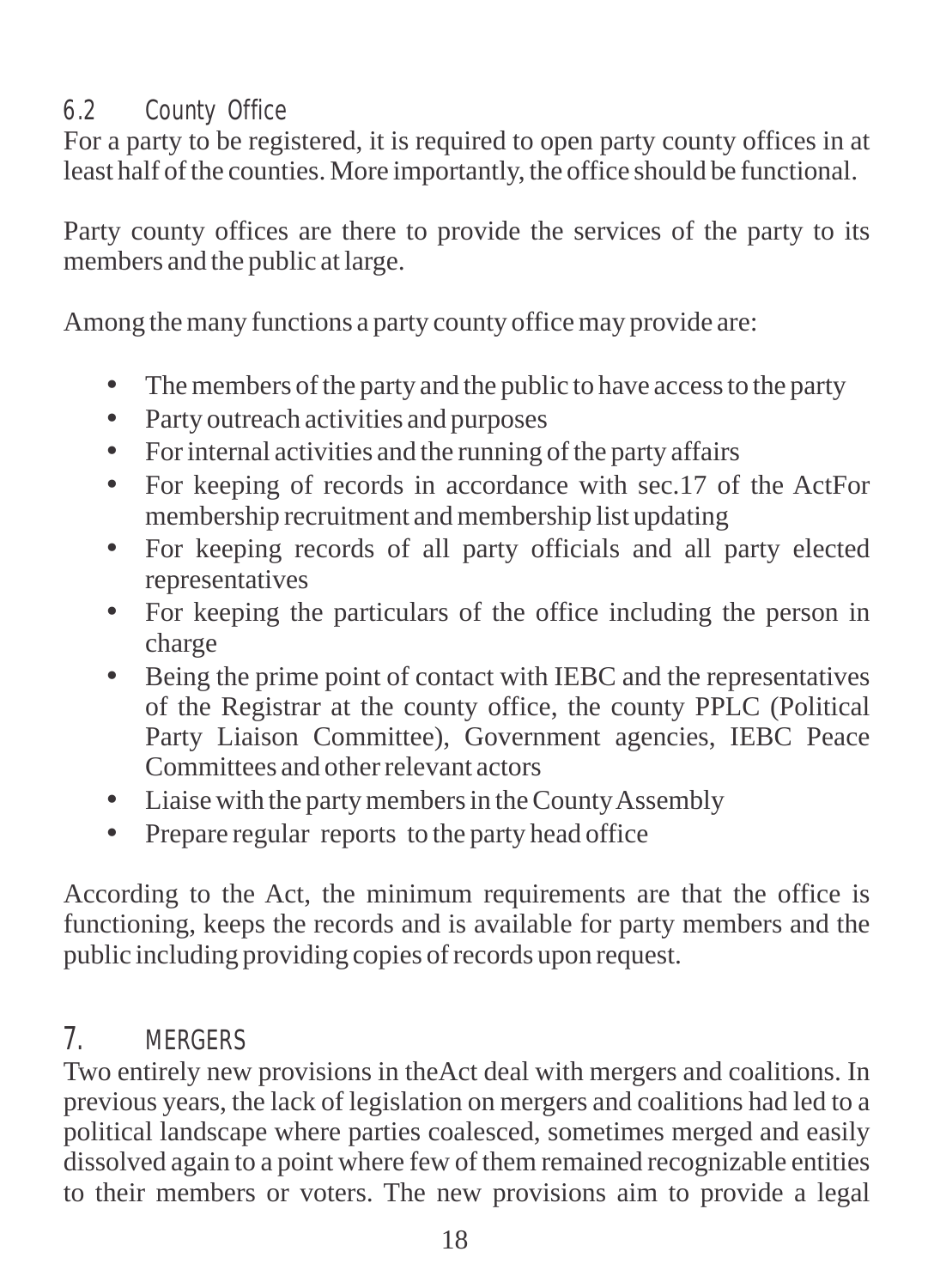framework to govern future mergers and coalitions so as to maintain clearer identities for individual parties.

In that regard, two or more registered parties may apply to become a single registered party. This merger can occur at any time other than during the period beginning 30 days before the issue of a writ for an election and ending on an election day

#### 7.1 What is a Merger?

The Act does not define what a merger is. Nonetheless, merger may occur by:

*Amalgamation*: where the assets and liabilities of two or more political parties are vested in a third and new entity, with the effect that both former political parties lose their identities to form a new political party.

*Integration/ absorption*: under which one political party transfers its assets and liabilities to another political party.

#### *Figure 3: Merger by amalgamation*



*Figure 4: Merger by integration*

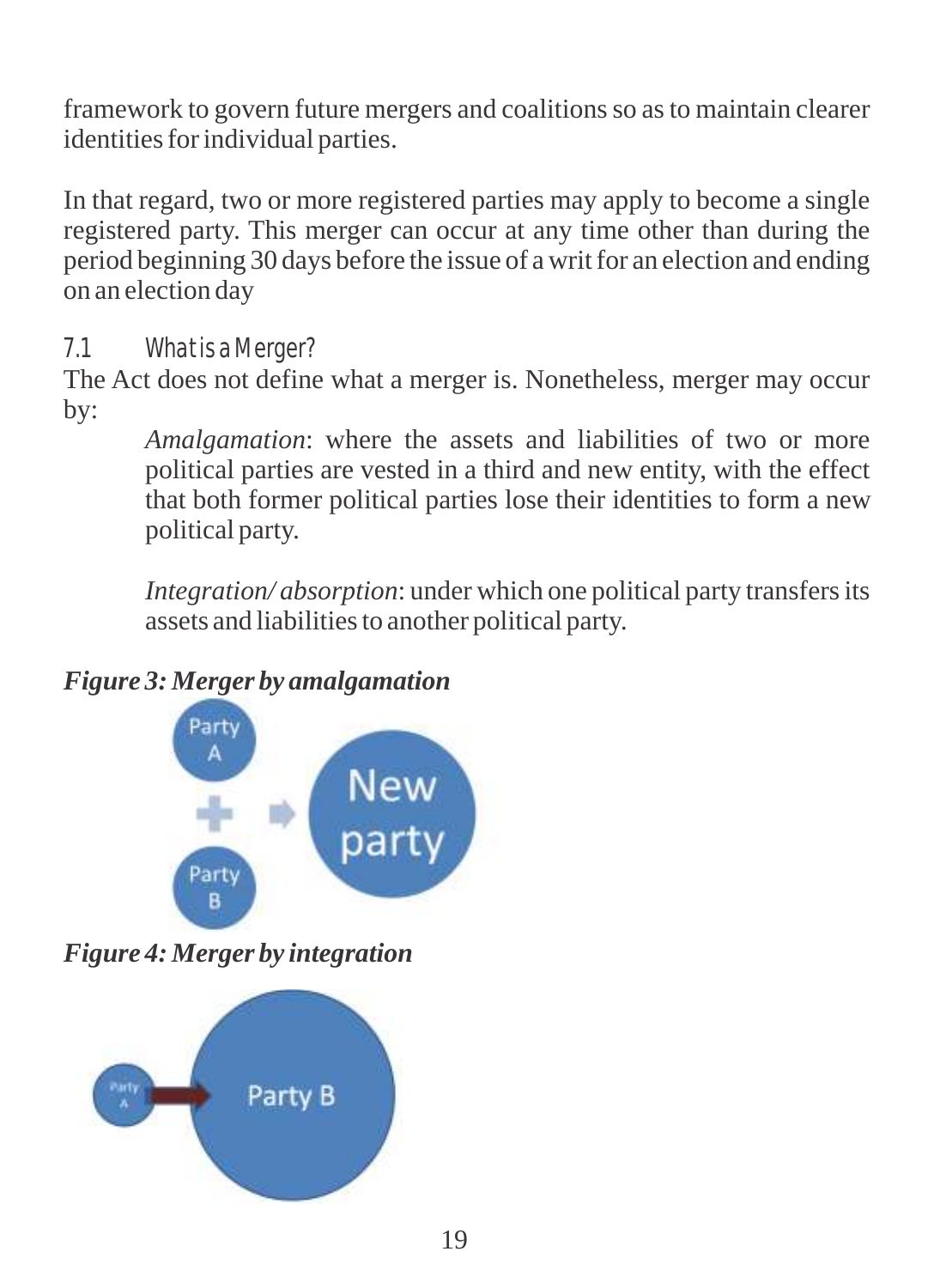## 7.2 Why do Parties Merge?

Political parties can have several reasons to merge:

- To gain more votes during elections
- To gain more cabinet posts
- Sometimes, a merger is used to rebrand the political party's image.
- To strengthen the policy agenda through a stronger and bigger party.
- To represent and attract more members through a bigger party.
- To raise more (public and private) funds, also because funds no longer have to be spent on challenging each other.
- To keep an undesired third party out of government.

## 7.3 Applying for a Merger

The Registrar must be satisfied that the merged party is eligible for registration as a political party under the Act, and that they have observed all other requirements of the Act.

If satisfied, the Registrar will amend the Registry of Political Parties by replacing the names of the merging parties with the name of the merged party.

The Registrar will notify the merging parties in writing, and publish a notice in the Kenya Gazette, that the names of the merging parties have been replaced in the Registry of Political Parties with the name of the merged party.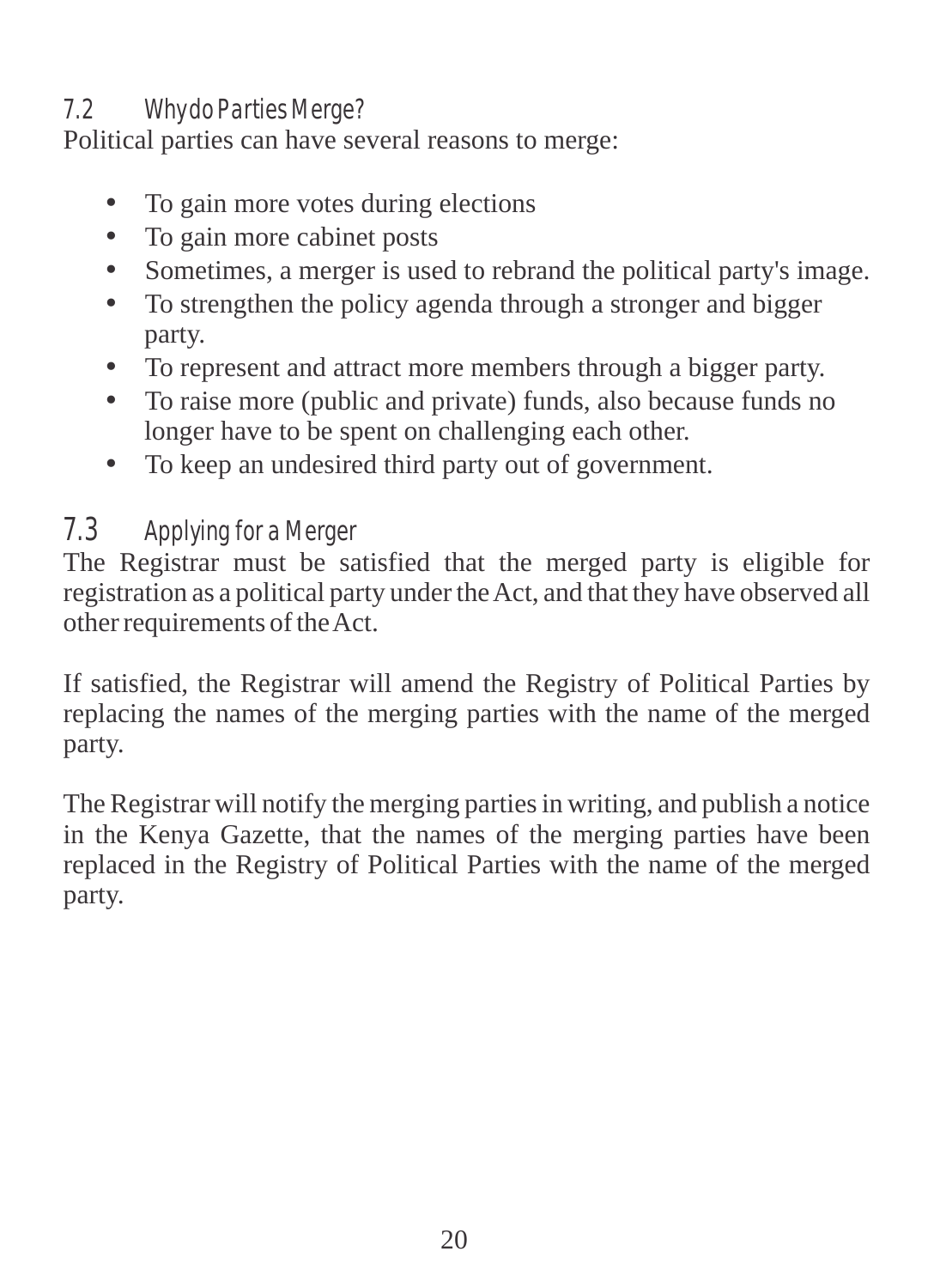![](_page_26_Figure_0.jpeg)

*i. Registration timeline for Merger by formation of a new party*

*ii. Registration timeline for Merger by Integration/ absorption*

![](_page_26_Figure_3.jpeg)

7.4 Consequences of a Merger

The merger of two or more registered parties has these consequences:

- The merged party is the successor of both merging parties. (The former parties cease to exist and no longer appear as parties in the Registry of Political Parties from the date of the merger.)
- The merged party becomes a registered party.
- The assets of each merging party belong to the merged party.
- The merged party is responsible for the liabilities of each merging party.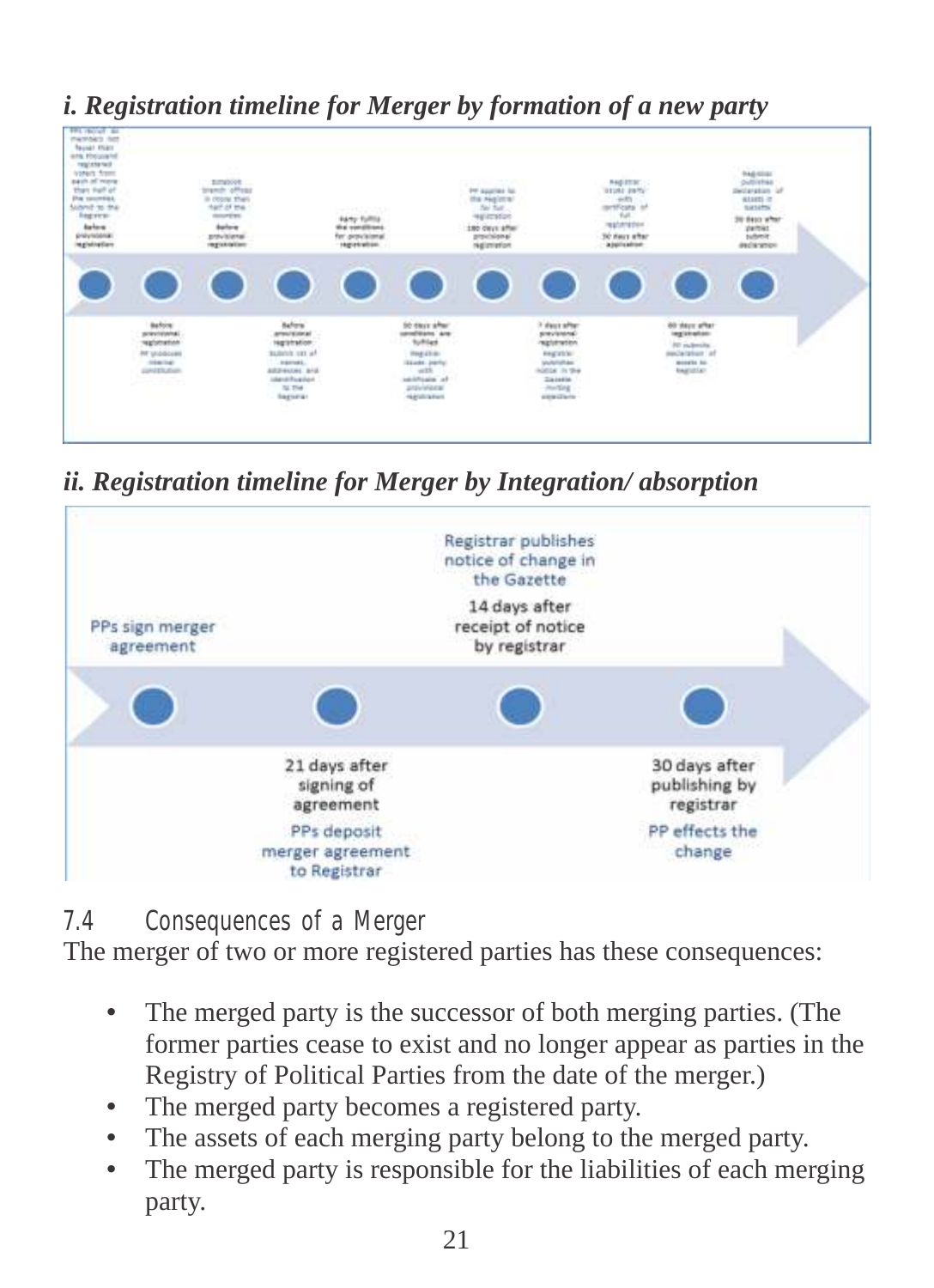- The merged party is responsible for the obligations of each merging party to report on its financial transactions and election expenses for any period before the merger took effect.
- The merged party replaces each merging party in any legal proceedings – whether civil, penal or administrative – by or against a merging party.
- Any decision of a judicial or quasi-judicial nature involving a merging party may be enforced by or against the merged party.
- The registered associations of the merging parties will become deregistered.
- A merged party is entitled to the combined total of the allowances to which the merging parties would be entitled if they had not merged.

## 8. COALITIONS

Provisions on coalitions are a new phenomenon that were introduced by theAct. Coalitions in Kenya have in the past been difficult to distinguish from mergers.. They have also led to disputes when internal rules were not clearly defined or implemented. The Act tries to clearly distinguish between the two options of mergers and coalitions, thus helping political parties to choose the model that best fits their purpose. It also requires parties in coalition to draft clear internal rules and objectives so that ordinary Kenyans understand what to expect from the cooperation between parties.

The Political Parties Act 2011 provides for coalitions and political Parties have the right to enter into coalition agreements, normally signed and submitted to the ORPP.

#### 8.1 What a Coalition is

A "coalition" means an alliance of two or more political parties formed for the purpose of pursuing a common goal and is governed by a written agreement deposited with the Registrar (S.2, PPA 2011). Coalitions enable constituent political parties to pursue a common goal. Coalitions are different from mergers in that parties in spite of their cooperation remain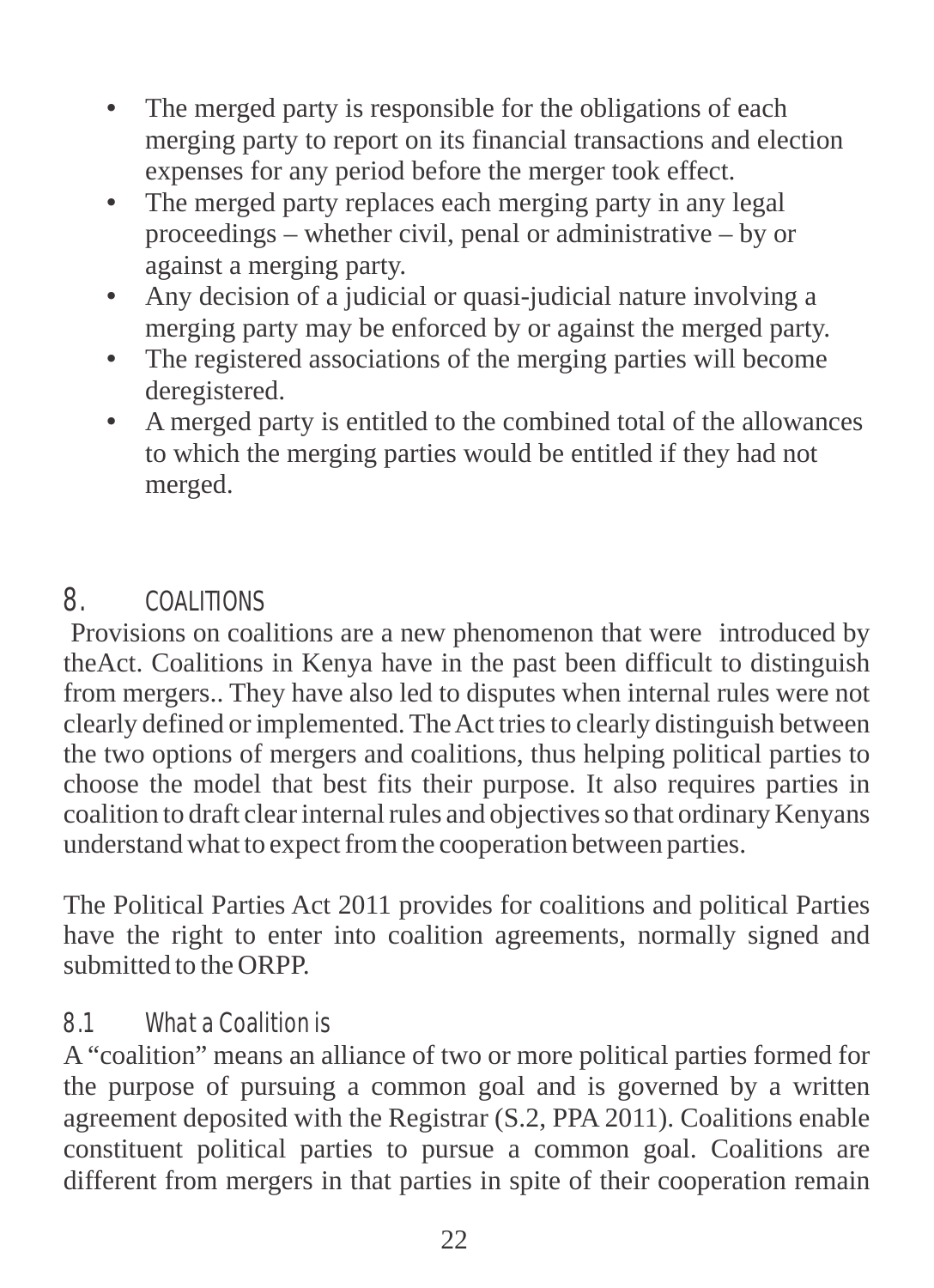independently identifiable legal entities with their own leadership, constitutions, members etc.

Political parties may sign coalition agreements before elections (preelection coalitions) or after elections (post-election coalitions)

#### 8.2 Why form Coalitions?

Parties form coalitions to enhance chances of achieving certain goals such as winning elections and forming a government or strengthening their role as opposition.

#### 8.3 Types of Coalitions

The Act stipulates that political parties may form coalitions before or after elections. In a pre-election coalition, parties agree they intend to form a government with each other if they receive enough votes in the up-coming elections. Pre-election coalitions can include:

- Working together
- Electoral cooperation, such as encouraging voters to vote for an ally
- Joint policy platform
- Negotiation of mutual withdrawals: meaning a candidate of one party in one electoral area and a candidate of the other party in another electoral area so that the two partners are not competing against each other in any electoral area .

Post-election coalitions are normally coalitions that determine:

- i. who will be their partners in government and under what terms they will cooperate;
- ii. the joint policies that the government will implement.

Parties often agree on this with the help of coalition agreements. Coalition agreements typically include components such as portfolio allocation, government formation, coalition decision rules, mechanisms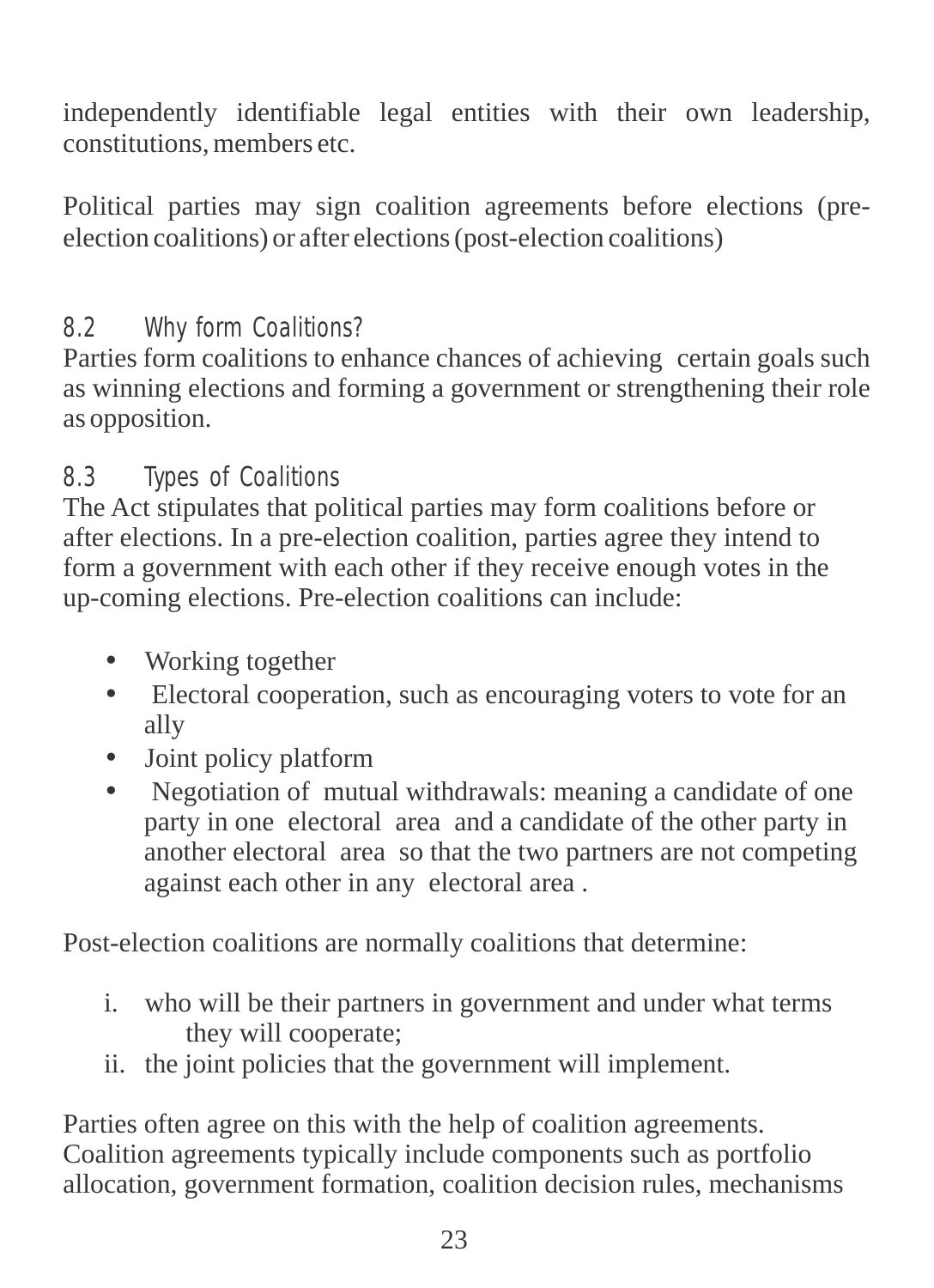of collective decision-making, the government's policy programme, electoral cooperation and cabinet termination and duration.

8.4 Requirements of Coalitions

The requirements for coalition agreement are set out in the Third Schedule of the Act and include that it be:

- sanctioned by the governing body of the political parties entering into the coalition and shall;
- be in writing and duly executed by authorized national party officials; and
- PPs sign a preelections coalition agreement 3 months before elections (Date XX). and deposit with **PPs sign a post-**RPR within 21 days election coalition after signing agreement 21 days after **Date XX NO REGISTRATION** signing of Elections POSSIBLE (THREE agreement MONTHS) PPs deposit a postelection coalition agreement to the **Hegistrar**
- Commissioned by a Commissioner of Oaths.

## 8.5 Consequences of Forming a Coalition

Each party in the coalition is still recognised as a legal entity and has an independent legal existence from that of its coalition partner(s). It still is entitled to rights and has to fulfil its responsibilities and liabilities under the Act and other laws.

Acoalition:

- (a) shall not register a coalition name, but may use such name in popularizing the coalition;
- (b) shall not register a coalition slogan, logo or colours but may use such particulars in popularizing the coalition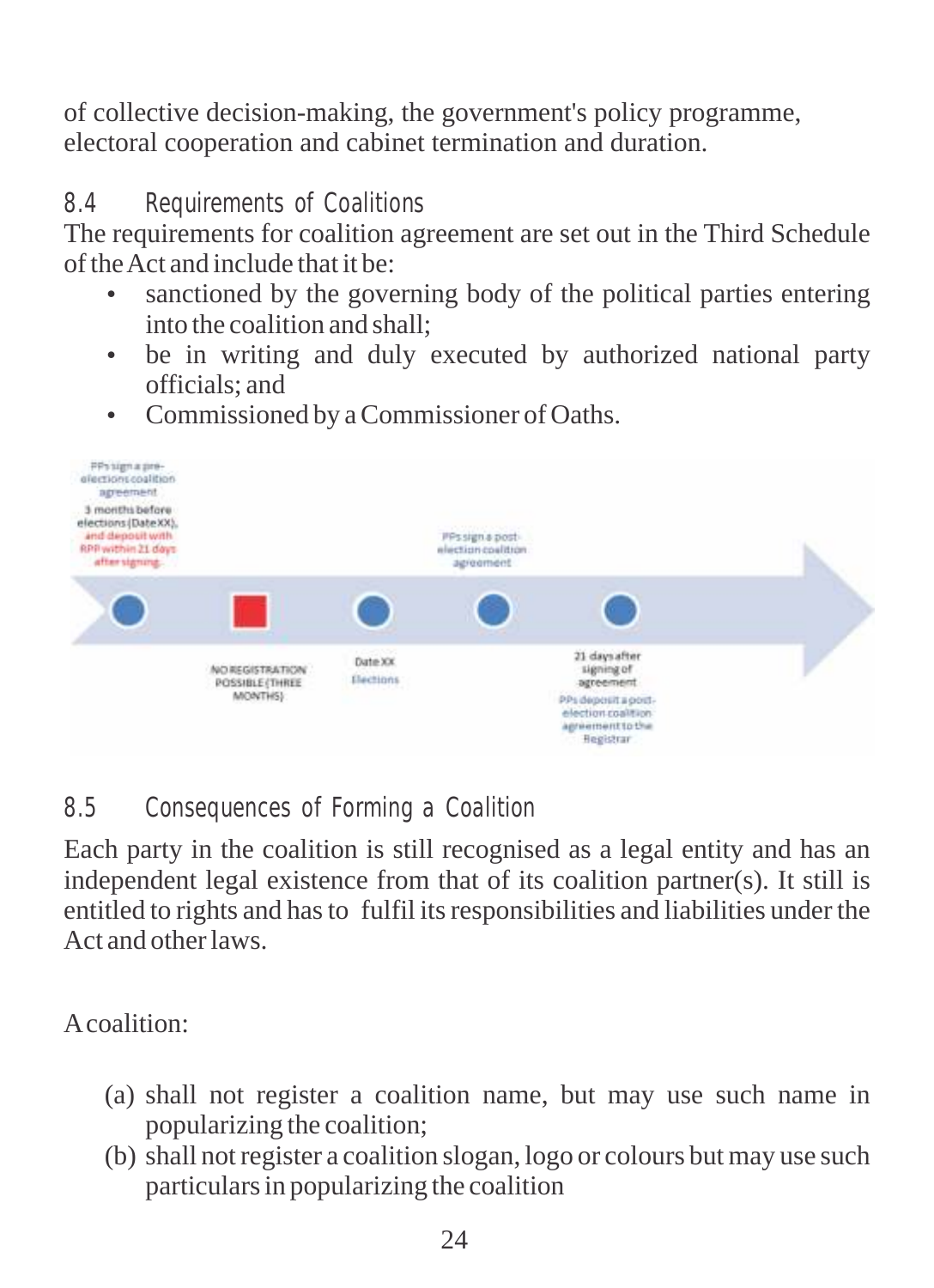- (c) may use the logo, symbol and colours of its constituent political parties;
- (d) will not receive funds from the political parties fund but each party;
- (e) may only admit as its members registered political parties;
- (f) shall not recruit individual members except through its constituent political parties; and
- (g) no candidate shall be nominated on a coalition ticket.

8.6 Amending of the coalition agreement

A coalition agreement can be amended and must follow theAct provisions for coalition agreement and the provisions spelt out in the original coalition agreement.

#### 8.7. Ending of Coalition

A coalition may end by following the provisions spelt out in the coalition agreement.

#### 9. FINANCIAL ADMINISTRATION

The Act has very elaborate provisions on political parties funding and accounting. The reason is to ensure that funds are used prudently.

9.1 Sources of Funds for Political Parties

The sources of funds for a political party are  $(S. 23 \& 24)$ :

- The political parties fund (Fund);
- membership fees;
- voluntary contributions from a lawful source;
- donations, bequests and grants from any other lawful source, not being from a non-citizen, foreign government, inter-governmental or non-governmental organisation; and
- the proceeds of any investment, project or undertaking in which the political party has an interest.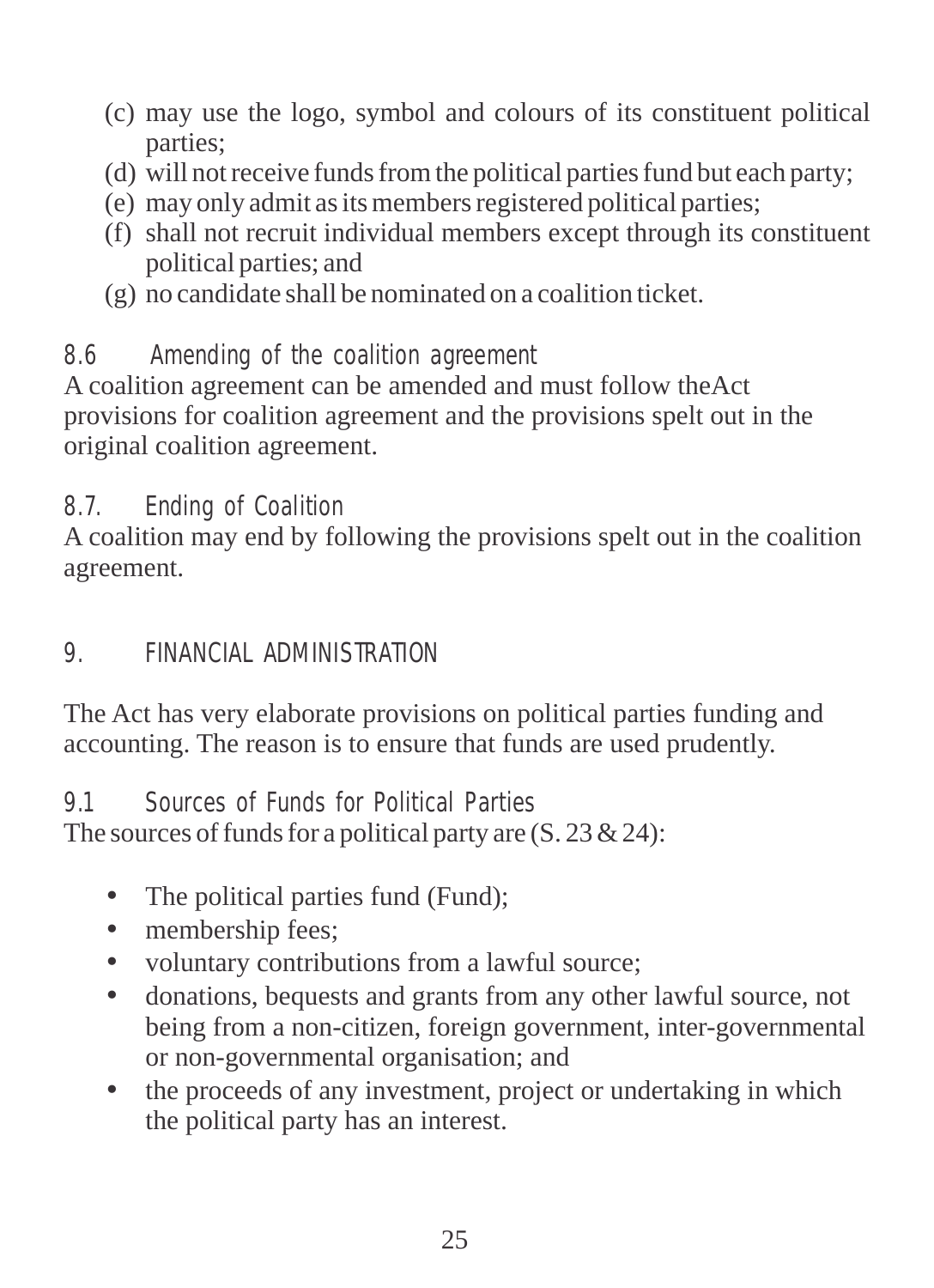## 9.2 Political Parties Fund

The State allocates money for the Political Parties Fund to be used in funding political parties that meet the criteria set out in the Act.

## 9.2.1 Origin and Rationale

Political parties require financial resources to sustain and operate a basic party structure. Initially, the major sources of funds for political parties in Kenya are members' contributions, donations from well-wishers and fund raising activities. These sources are important to demonstrate that political parties are rooted in society and engage with their members as much as possible instead of being dependent predominantly on state funding.

The Political Parties Act 2007 established the Political Parties Fund, funded by the State, and administered by the Registrar. The Fund has been retained in the Political Parties Act 2011. The goal of the Fund is to assist political parties to fulfil their roles in a democratic society, especially in non-election periods. It includes such funding purposes as:

- promoting the representation in Parliament and in the county assemblies of women, persons with disabilities, youth, ethnic and other minorities and marginalised communities;
- promoting active participation by individual citizens in political life;
- covering the election expenses of the political party and the broadcasting of the policies of the political party;
- the organisation by the political party of civic education in democracy and other electoral processes;
- bringing the political party's influence to bear on the shaping of public opinion; and
- administrative and staff expenses of the political party which shall not be more than thirty per cent of the moneys allocated to the political party.

The Political Parties Fund promotes accountability, transparency and fair competition between parties. This in essence is aimed to curb corrupt practices while promoting several constitutional and enshrined rights.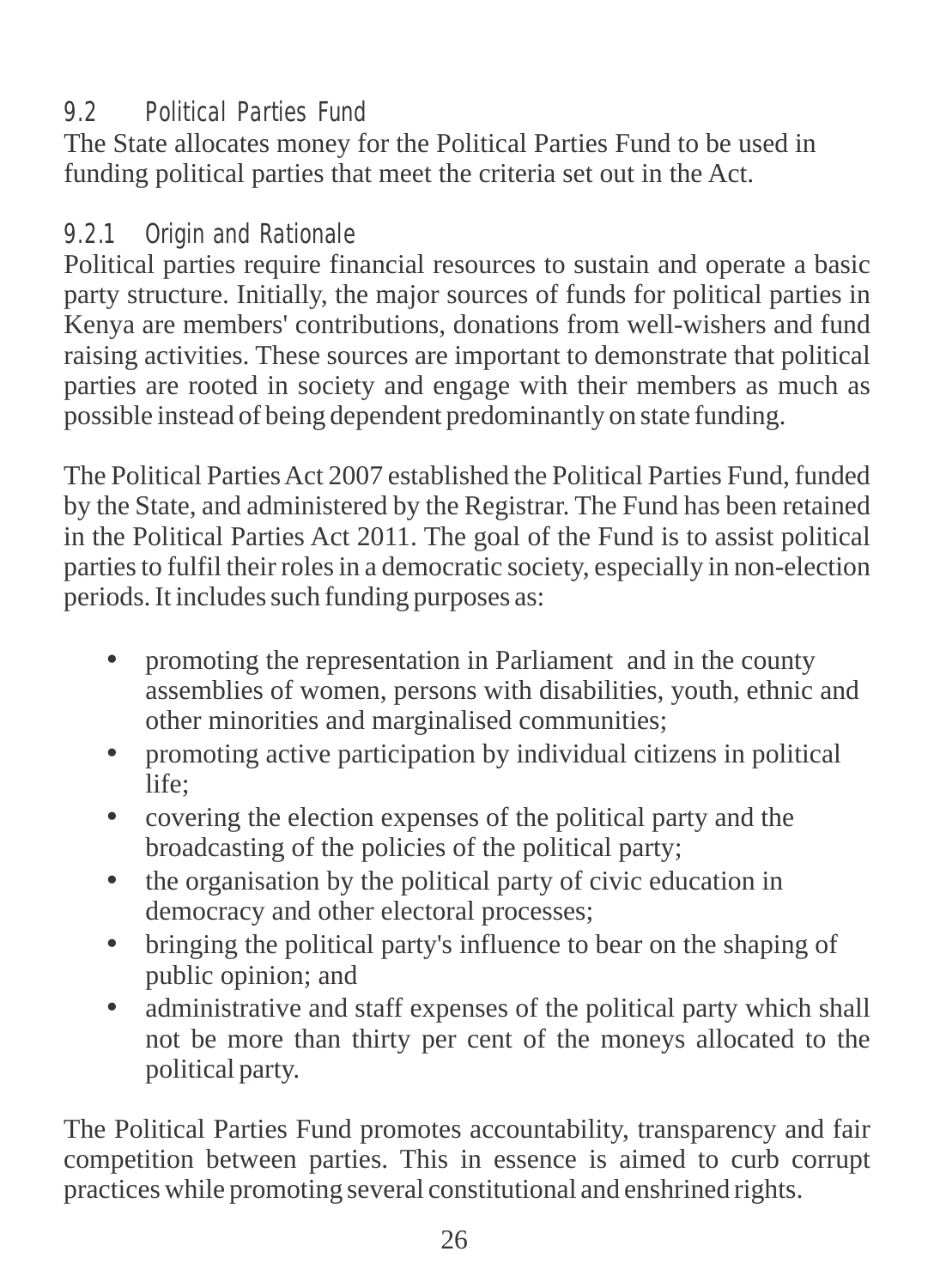The Act provides for distribution of the fund, restriction of sources, disclosure and audit of the Fund. The purposes for which the fund is to be utilized are set out in the Act and are identified simply as those compatible with democracy.

#### 9.2.2.2.2 The Sources of the Fund The sources of the Fund are:

- $\bullet$  At least zero point three per cent (0.3%) of the revenue collected by the national government as may be provided by Parliament; and
- contribution and donations to the Fund.  $(S.24)$

## 9.2.3 Distribution of the Fund

The Fund shall be distributed as follows:

- $\cdot$  ninety five per cent (95%) to each political party based on the total number of votes secured such a political party in the preceding general election; and
- five percent for the administration expenses of the Fund.

#### 9.2.4 Eligibility for Funding

Not all fully registered political parties are eligible to receive funding. A political party must meet the following requirements before it qualifies to access funds in the Fund:

- Secure at least five per cent of the total number of votes at the preceding general elections; or
- $\bullet$  Promote affirmative action in the sense that no more than two-thirds of its registered office bearers are of the same gender.

#### 9.2.5 Purposes of the Fund

Political Parties are required to spend money allocated from the Fund in the following ways (s.26):

 $\bullet$  at least thirty percent (30%) of the Funds to promote the representation in Parliament and in the county assemblies of women, persons with disabilities, youth, ethnic and other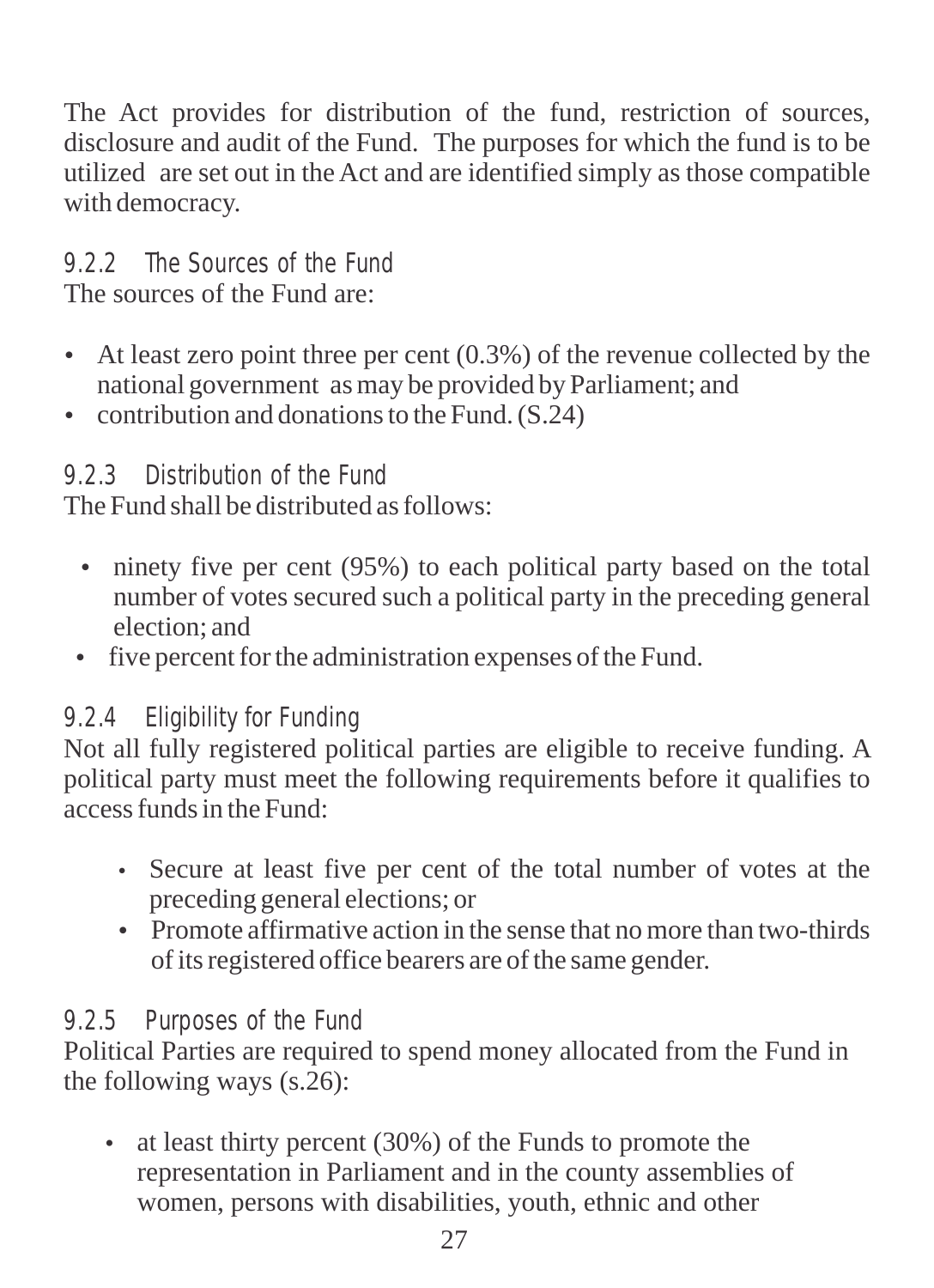minorities and marginalised communities;

- promoting active participation by individual citizens in political life;
- covering the election expenses of the political party and the broadcasting of the policies of the political party;
- the organisation by the political party of civic education in democracy and other electoral processes;
- bringing the political party's influence to bear on the shaping of public opinion; and
- $\bullet$  at most thirty percent (30%) on administrative and staff expenses.

## 9.2.6 Restrictions on use of Funds

Political parties are prohibited from spending money from the Fund:

- to directly or indirectly pay remuneration, fees, rewards, allowances or any other benefit to a member or supporter of the political party, other than a member of staff;
- to finance or as a contribution to any matter, cause, event or occasion directly or indirectly in contravention of any code of ethics binding on public officers;
- to directly or indirectly for the purposes of establishing any business or acquiring or maintaining any right or financial interest whatsoever in any business or in any immovable property; or

for any other purpose incompatible with the promotion of a multiparty democracy and the electoral processes, or with the Constitution.

## 9.2.7 Disbursement Requirements

The Registrar shall issue a notice to all political parties, at the beginning of each financial year, to submit their applications for funding in prescribed forms by presenting the following particulars:-

- I. Work plan of activities/programmes the political party intends to undertake and the timelines;
- ii. Procurement plan.
- iii. Audited financial statements;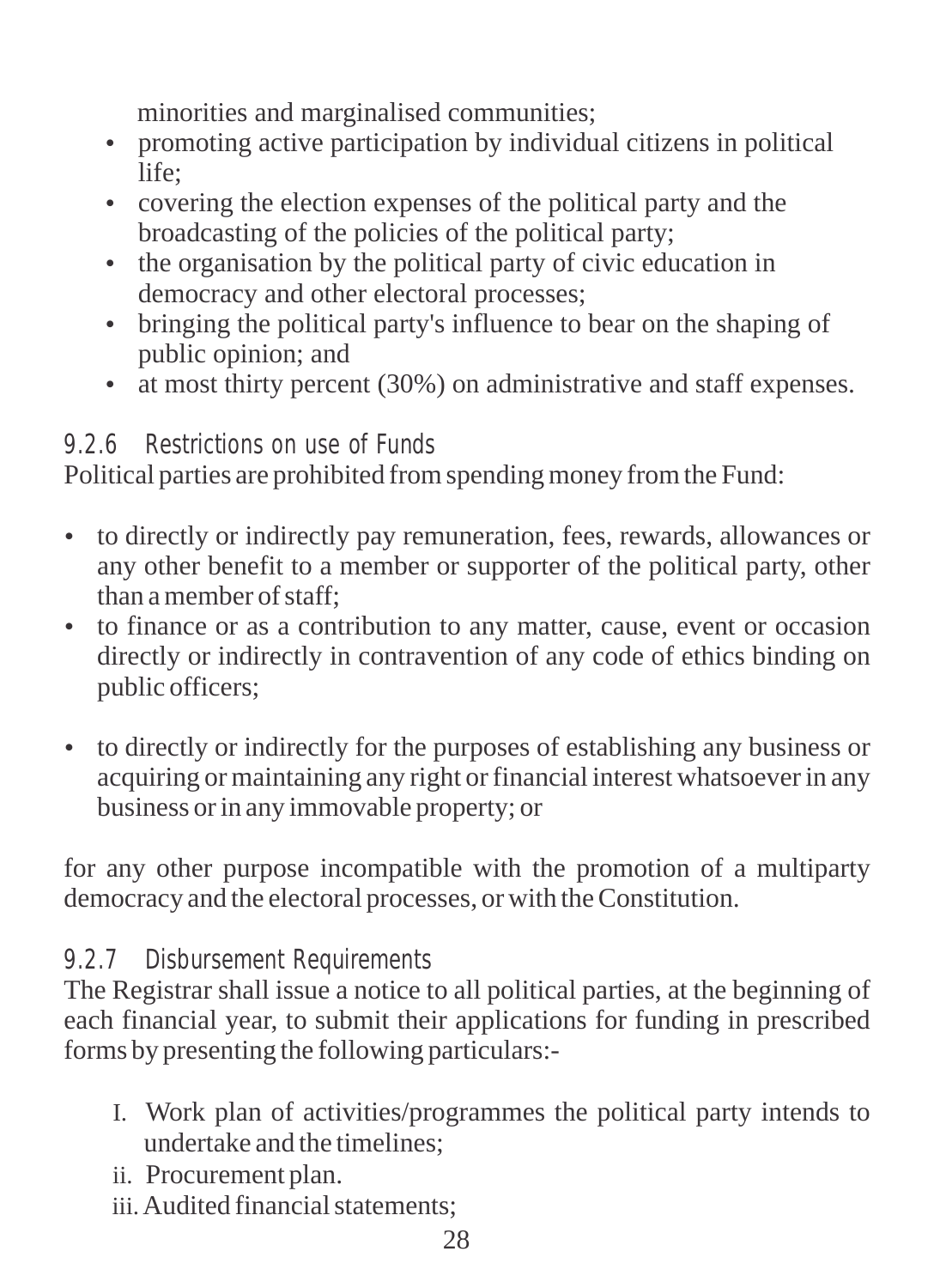- iv. Actual income and expenditure statement;
- v. Form PP 15: Declaration of Signatories to Political Parties Fund Account
- vi. Form PP16: Application for Funding of a Political Party

These are requirements as stipulated in the Political Parties Funding Regulations, 2009 that should the political party fail to comply with its provisions, the Registrar may withhold the funds due to that Political Party.

9.2.8 Disbursement Process

The following is the current procedure followed before a political party receives its funds for a financial year

![](_page_34_Figure_6.jpeg)

## 9.3 Contributions

Political parties are allowed to receive contributions from lawful sources ., Contributions can enhance the strength of a party in Kenyan society and help it to design and implement its policies. However, a contribution can also lead to undue influence of the contributor over the party, advantage the interests of the contributor over those of (other) members of the party and thus harm its independent decision making powers. To avoid this, contributors and parties must adhere to strict rules and always be transparent. The Act formulates these rules.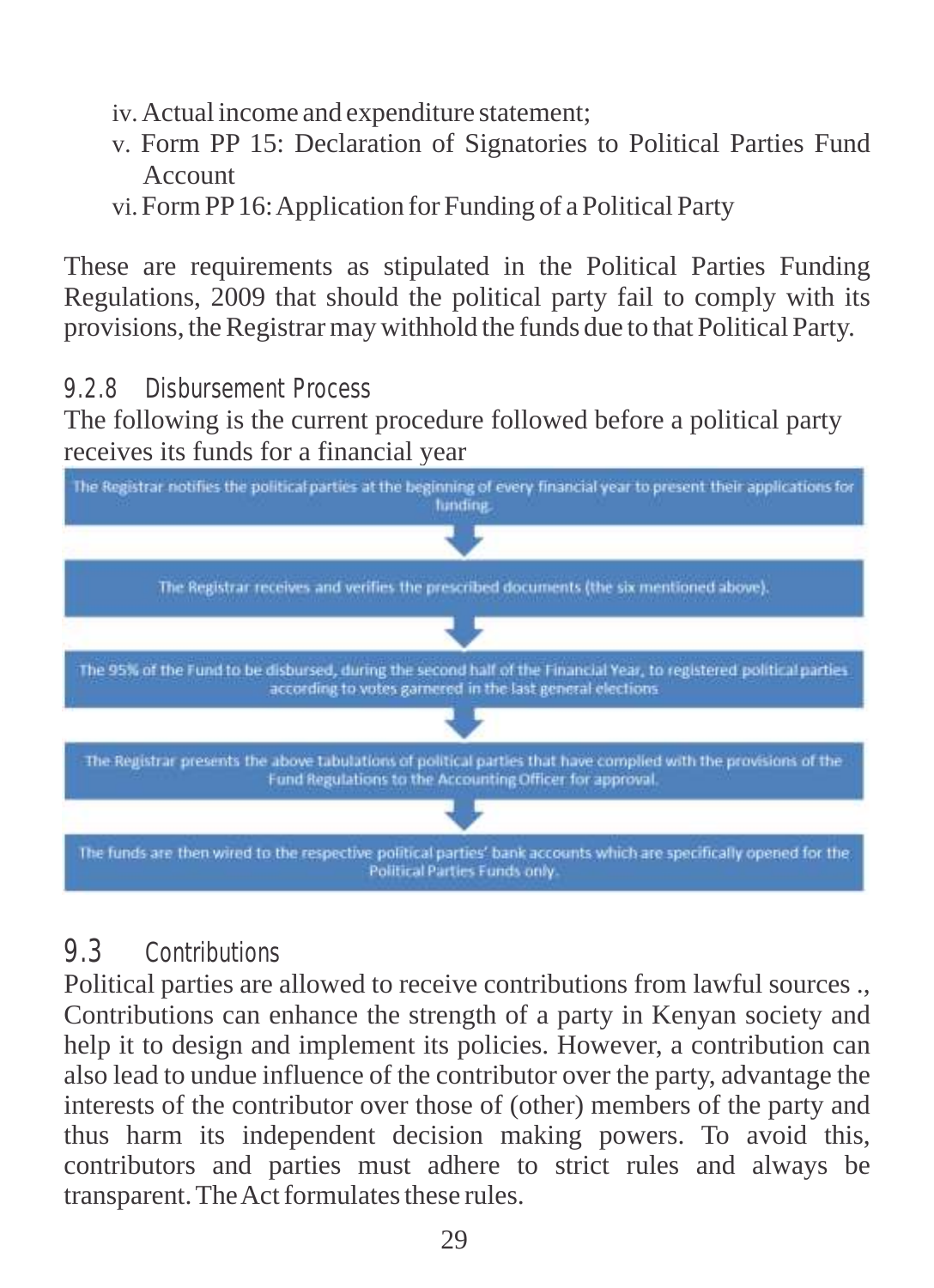#### 9.3.1 What is a Contribution?

Acontribution may be monetary or non-monetary.

*Monetary contributions***:** A monetary contribution is an amount of money provided that is not repayable.

*Non-monetary contributions***:** A non-monetary contribution is the commercial value of a service or of property, or the use of property or money to the extent that they are provided without charge or at less than their commercial value.

## 9.1.2 Eligible Contributors

Contributions, donations, bequests and grants must be from a lawful source. Political parties must familiarize themselves with other laws that may have a bearing on these such as the Proceeds of Crime and Anti-Money Laundering Act.

Only an individual who is a Kenyan as defined in the Constitution and the Immigration Act can make a contribution to a registered party.

When a party receives a non-monetary contribution from an individual, it must obtain complete documentation about the commercial value of the goods or services donated, and the name and address of the donor.

Aforeign agency, or a foreign political party which shares an ideology with a political party registered in Kenya, may provide technical assistance but not assets to that political party.

## 9.1.3 Acceptance of a Contribution

A monetary contribution is deemed to be accepted when it comes into the hands of the political party. A non-monetary contribution is deemed to be accepted when the political party authorizes the use of the property or service.

## 9.1.4 Contribution Limit

The law does not stipulate contribution limit.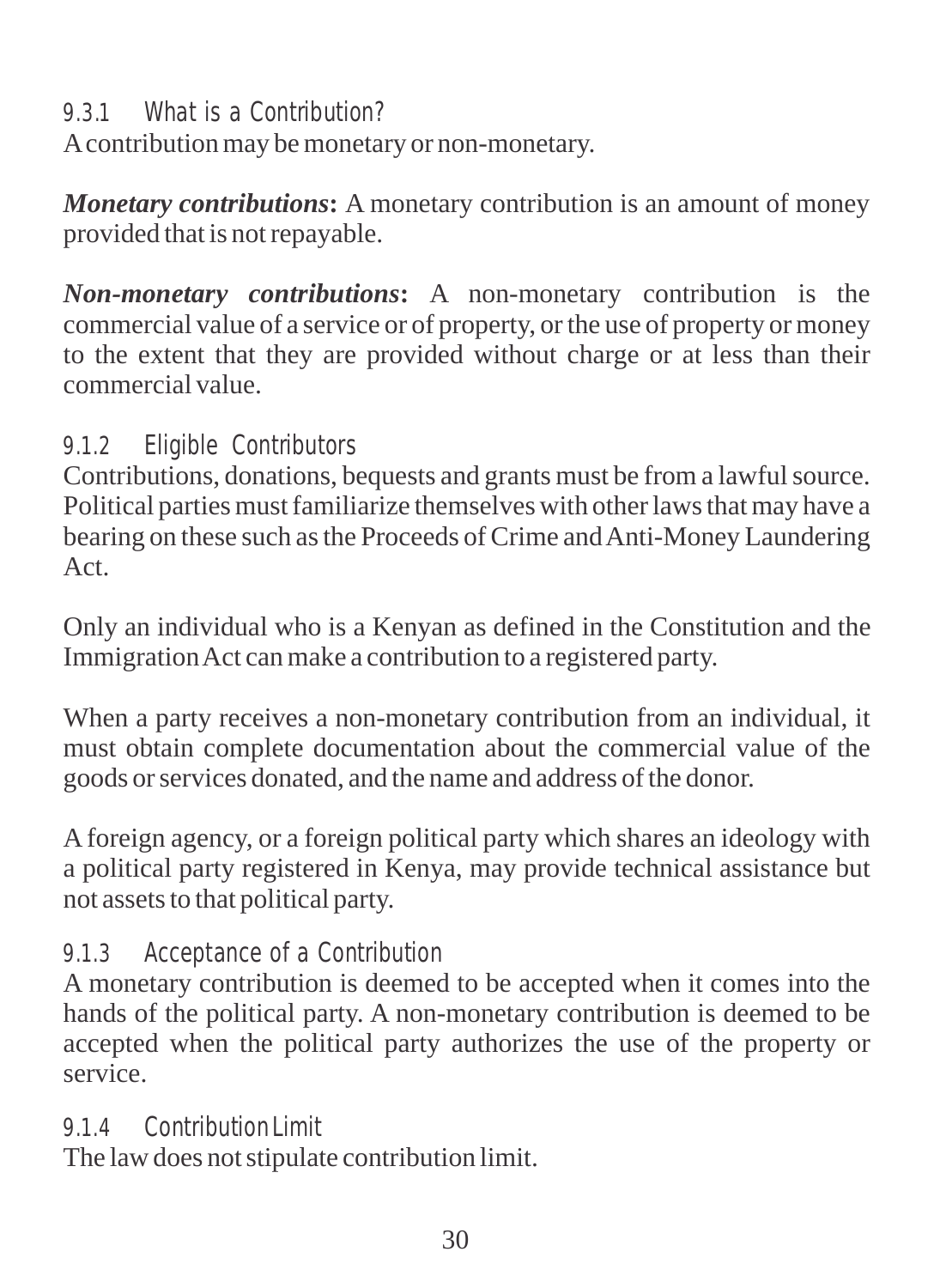#### 9.1.5 Contributions

The following are contributions, whether monetary or non-monetary:

- Contributions from a non-citizen,
- Contributions from a foreign government,
- Contributions from an inter-governmental or non-governmental organization.

## 10. REPORTING REQUIREMENTS

#### 10.1 Overview

This section contains general information about the non-financial and financial reporting requirements of registered parties throughout the year and for the specific purposes of general elections and by-elections.

The secretary general of a registered party is responsible for administering its financial transactions and for reporting on them in accordance with the Act.

- 10.2 Non-Financial Reporting
- 10.2.1 Changes that must be reported to the Registrar
- *(a)* Registered parties intending to effect changes to:
	- its constitution:
	- its rules and regulations;
	- the title, name or address of any party official; or
	- its name, symbol, slogan or colour.

in their party information must follow this procedure:

- i. Report any of the intended changes in their party information to the Registrar.
- ii. The Registrar is required to publish notice of the intended change or alteration in the Kenya Gazette within fourteen days after receiving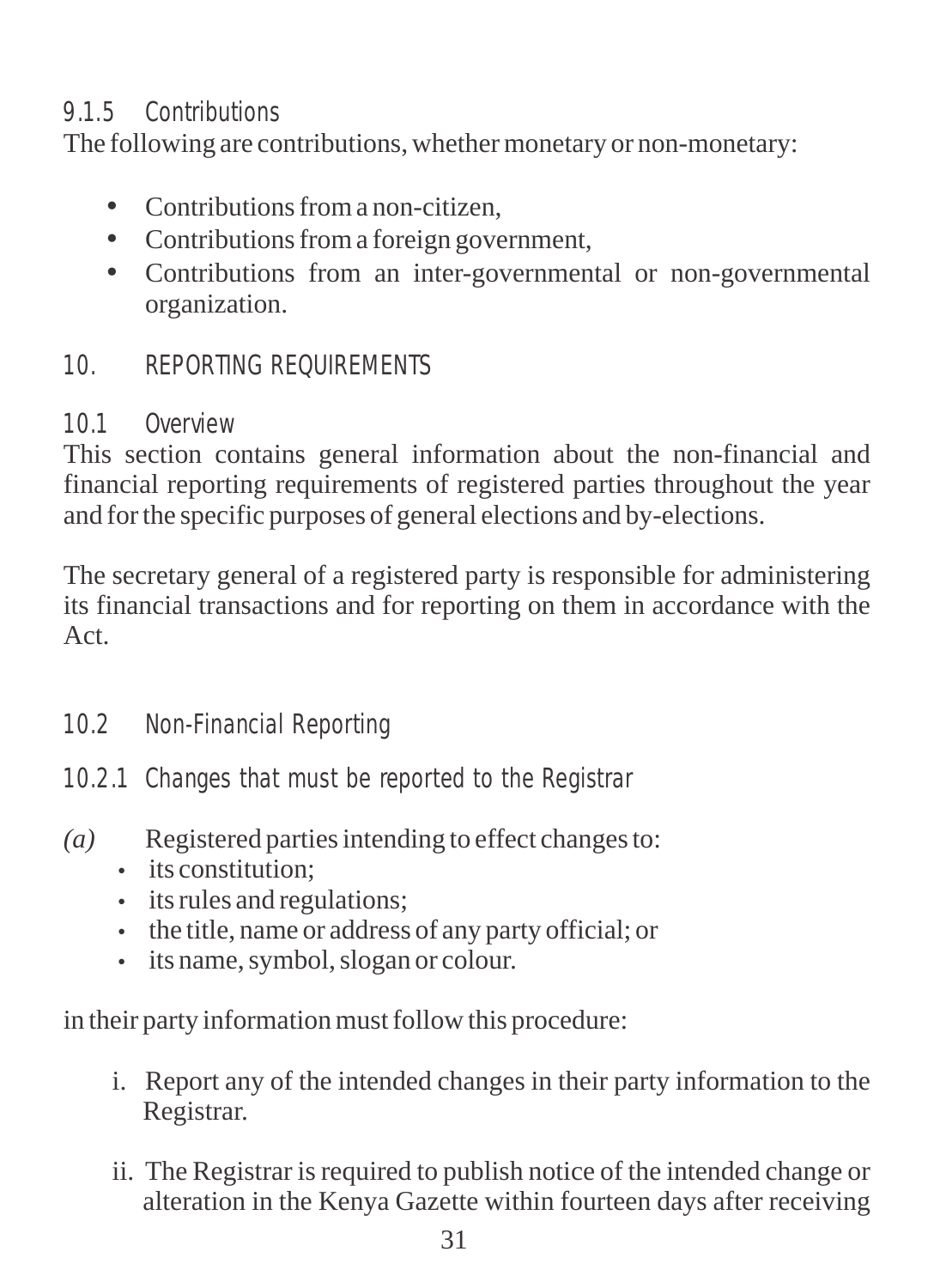- iii. The political party shall publish such notification in at least two daily newspapers having nationwide circulation for the purpose of receiving public representations.
- iv. Upon the expiry of thirty days from the date of publication of the notice in the Gazette, the political party may effect the change or alteration in accordance with its constitution and rules.

![](_page_37_Figure_2.jpeg)

## (a) Change of Office Bearers

Where an office bearer of a registered political party ceases to hold office or a person is appointed to be an office bearer of a registered political party, the political party shall within 30 days send notice thereof to the Registrar.

© Notice of Change of Location or Head Office or Postal Address

Where a registered political party changes the location of its head office or changes its postal address, it shall, within 14 days of such change, send notice thereof to the Registrar.

(d) Any other change to the information about the party contained in the

it.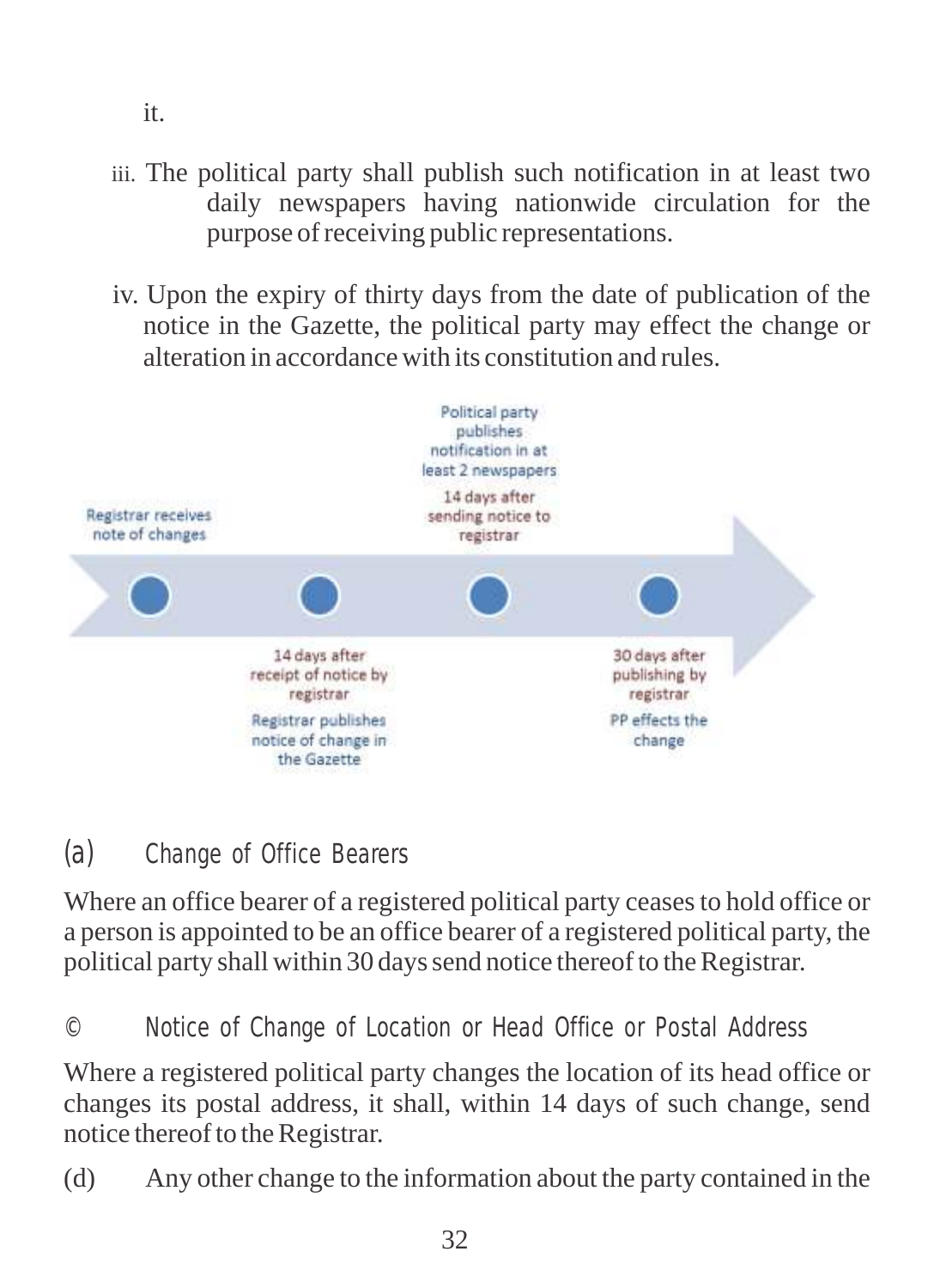Register of Political Parties.

10.3 Financial Reporting

10.3.1 Upon Registration

Within sixty (60) days of the date of its registration, a registered party must file with the Registrar a written declaration giving details of all assets and expenditure. This includes all contributions, donations or pledges of contributions or donations, whether in cash or in kind, made or to be made to the initial assets of the political party by its founding members in respect of the first year of its existence (S.16).

## 10.3.2 Annual Financial Reporting

Within ninety (90) days after the end of its financial year (which must government financial year), a political party must publish in two newspapers having nationwide circulation:

- Its sources of funds;
- Its income and expenditure; and
- Its assets and liabilities.

## 10.3.3 In Relation to Elections

Electoral periods are when parties often receive and spend most of their resources. In order for the Registrar to verify that all parties run fair and transparent nomination and electoral processes during this period, it is important that every political party opens its records to the Registrar on time. A political party shall, therefore, at least ninety days before a general election, submit to the Registrar a register of its members and a statement of its assets and liabilities.

## 10.4 Audit of Accounts

The Fund is financed by taxpayers and, therefore, has to be audited to ensure that money allocated is used prudently and in accordance with the objective for which it was allocated.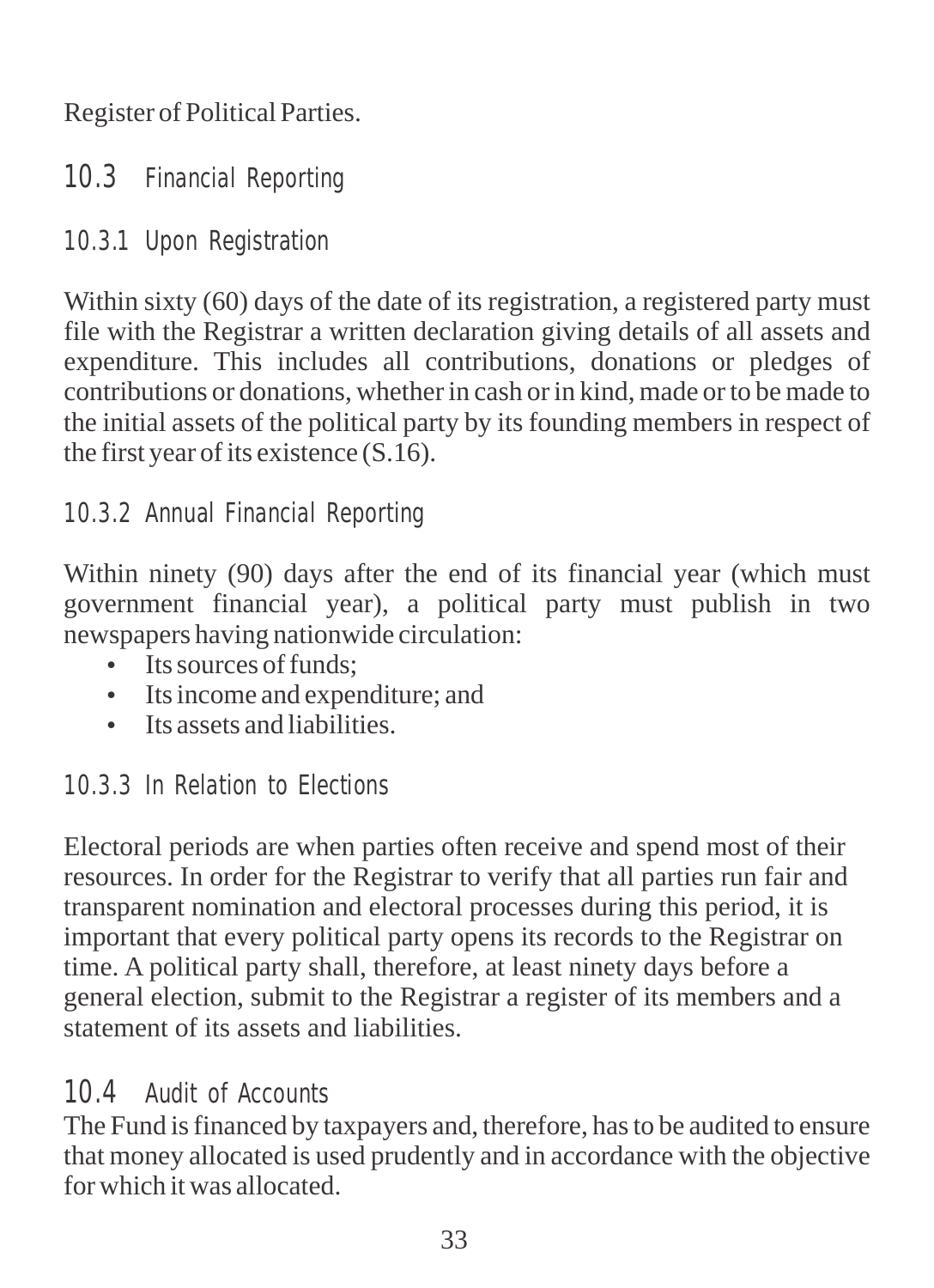A political party shall, within three months after the end of each financial year, submit to the Auditor-General its accounts.

The Auditor-General shall audit the accounts and submit them to the Registrar for tabling in the National Assembly.

## 11. POLITICAL PARTIES DISPUTE TRIBUNAL

In the recent past, disputes within and between political parties in Kenya have often been referred to the courts. Even though this practice in various cases led to acceptable outcomes, it also led to a situation where important political issues were decided over not by politicians but by judges. It, moreover, paralysed political decision making and at times even threatened the independence of the courts.

To bring political decisions back to political powers, the Act first calls for political parties to establish in their constitutions, their own internal dispute resolution mechanisms. Internal disputes relating to nominations will be dealt with primarily by parties themselves.

Only when all resolution mechanisms within the party have been exhausted and the dispute still remains unsolved, can members of political parties call upon an external dispute resolution mechanism. This external dispute tribunal also deals with disputes between political parties. The Act provides for establishment of the Political Parties Dispute Tribunal whose functions are to determine [s.40]:

- (ii) disputes between the members of a political party; disputes between a member of a political party and a political party;
- (iii) disputes between political parties;
- (iv) disputes between an independent candidate and a political party;
- (v) disputes between coalition partners; and
- (vi) appeals from decisions of the Registrar under this Act.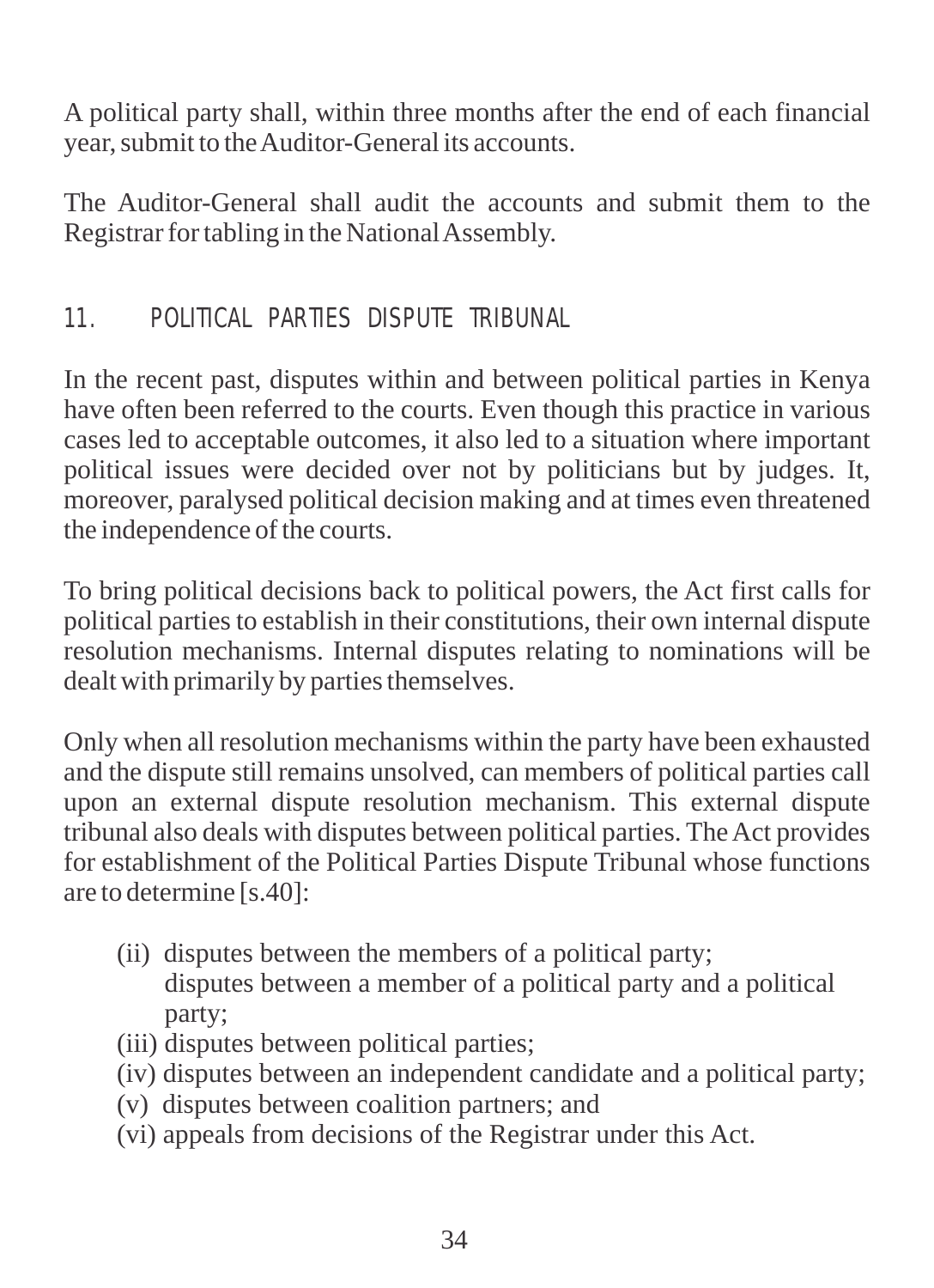## 12. POLITICAL PARTIES LIAISON COMMITTEE

In previous years political parties, the Registrar of Political Parties and the IEBC have met at regular intervals to discuss processes that they are all involved in so as to find common ways to forge forward. This dialogue mechanism has now been formalized in the Act.

The Political Parties Act provides for the establishment of the Political Parties Liaison Committee at the national and county level [(Section  $38(1)(2)(3)$ ]. The role of the Committee is further emphasized in the Independent Electoral and Boundaries Commission Act 2011 [Rule 9(3), Second Schedule] and the Elections Act 2011 (Rule 6(2), Electoral Code of Conduct). The purpose of the Committee is to provide a platform for dialogue between the Registrar of Political Parties, the Independent Electoral and Boundaries Commission (IEBC) and political parties.

The Electoral Code of Conduct requires political parties to attend and participate in Political Parties Liaison Committee Meetings [(Rule 6(k)(ii)]. For More information on the Committee, reference may be made to the *Political Parties Liaison Committee Guide*, available at the ORPP.

## 13. POLITICAL PARTIES CODE OF CONDUCT

Under the Kenya Constitution, a political party must meet requirements which include subscribing to and observing the Political Parties code of conduct for political parties.  $[(Art.91(1)(h)]$ . Before a party is issued with a certificate of full registration, it must undertake to be bound by the Political Parties Act 2011 and the Code of Conduct set out in the First Schedule of the Act.  $[(s.7(2)(g)]$ 

Acode of conduct is a set of rules or principles outlining the responsibilities of or proper practices for an individual, party or organisation. This may be in relation to other individuals, parties or organisations. Code of conduct may stipulate sanctions that follow violating any of its provisions.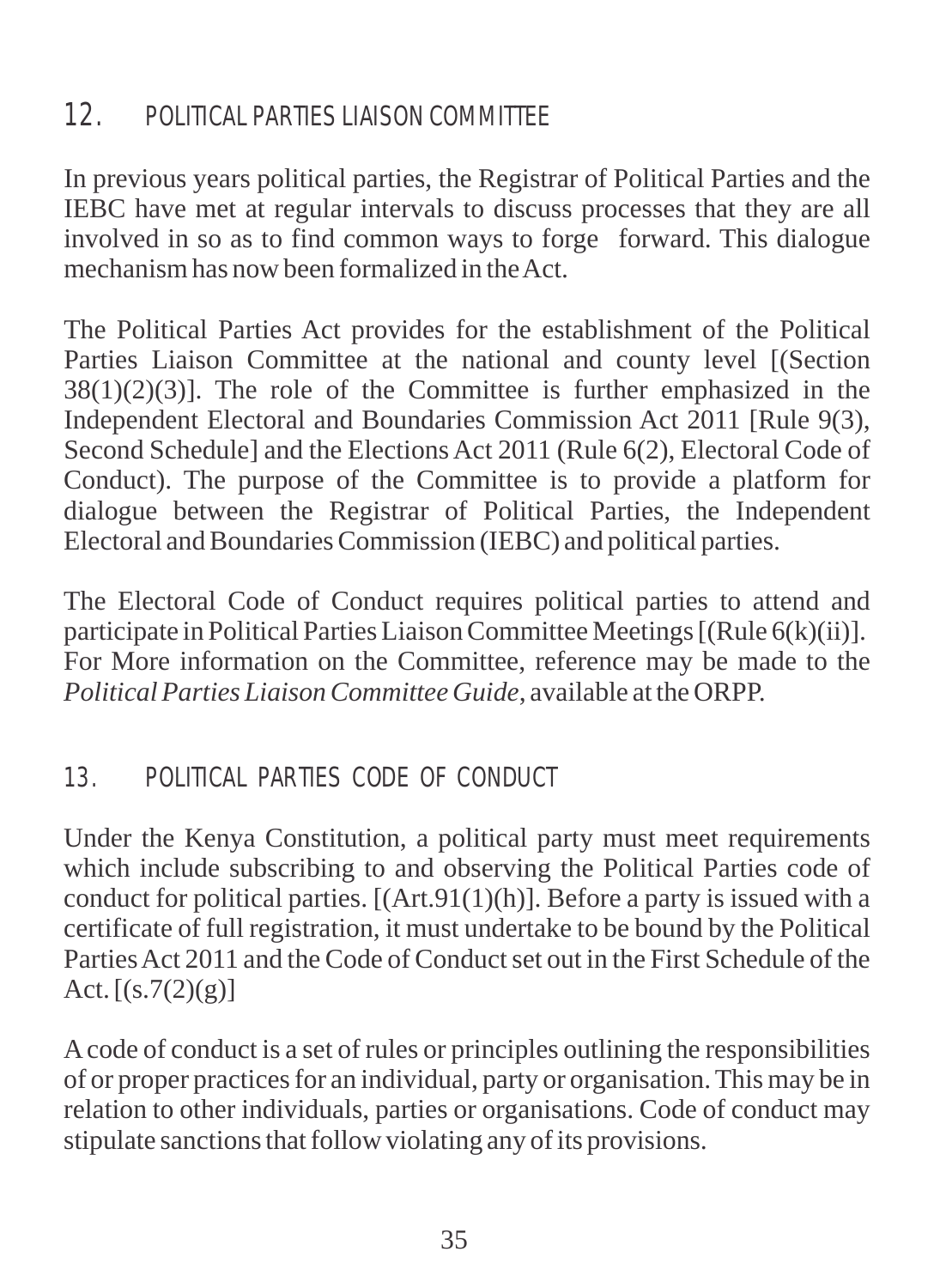## 13.1 Rationale of Political Code of Conduct

The Political Parties Code of Conduct regulates the behaviour of members, office bearers of political parties and aspiring candidates, and their supporters with a view to promoting good governance and eradicating political malpractices. It also ensures peace; and public order in the running of political party affairs.

13.2 Consequences of Violating the Code of Conduct

A person cannot be a member of a governing body of a political party if the person has been suspended for a period of six months for violating the Code of Conduct of the political party  $[s.7(3)(c)]$ .

- Article 91 of the Constitution requires political parties to adhere to a code of conduct. Violation of the Code may lead to deregistration of a political party.
- Instigating or participating in the commission of an offence. The code prohibits participation on acts of violence.

## 14. COMPLIANCE AND ENFORCEMENT

The Registrar has responsibility of ensuring compliance and enforcement of the Political Parties Act.

## 14.1 Registrar of Political Parties

The Registrar implements and enforces the Act. The functions of the Registrar include (s.34):

- i. register, regulate, monitor, investigate and supervise political parties to ensure compliance with this Act;
- ii. administer the Fund;
- iii. ensure publication of audited annual accounts of political parties;
- iv. verify and make publicly available the list of all members of political parties;
- v. maintain a register of political parties and the symbols of the political parties;
- vi. ensure and verify that no person is a member of more than one political party and notify the Commission of his/her findings; and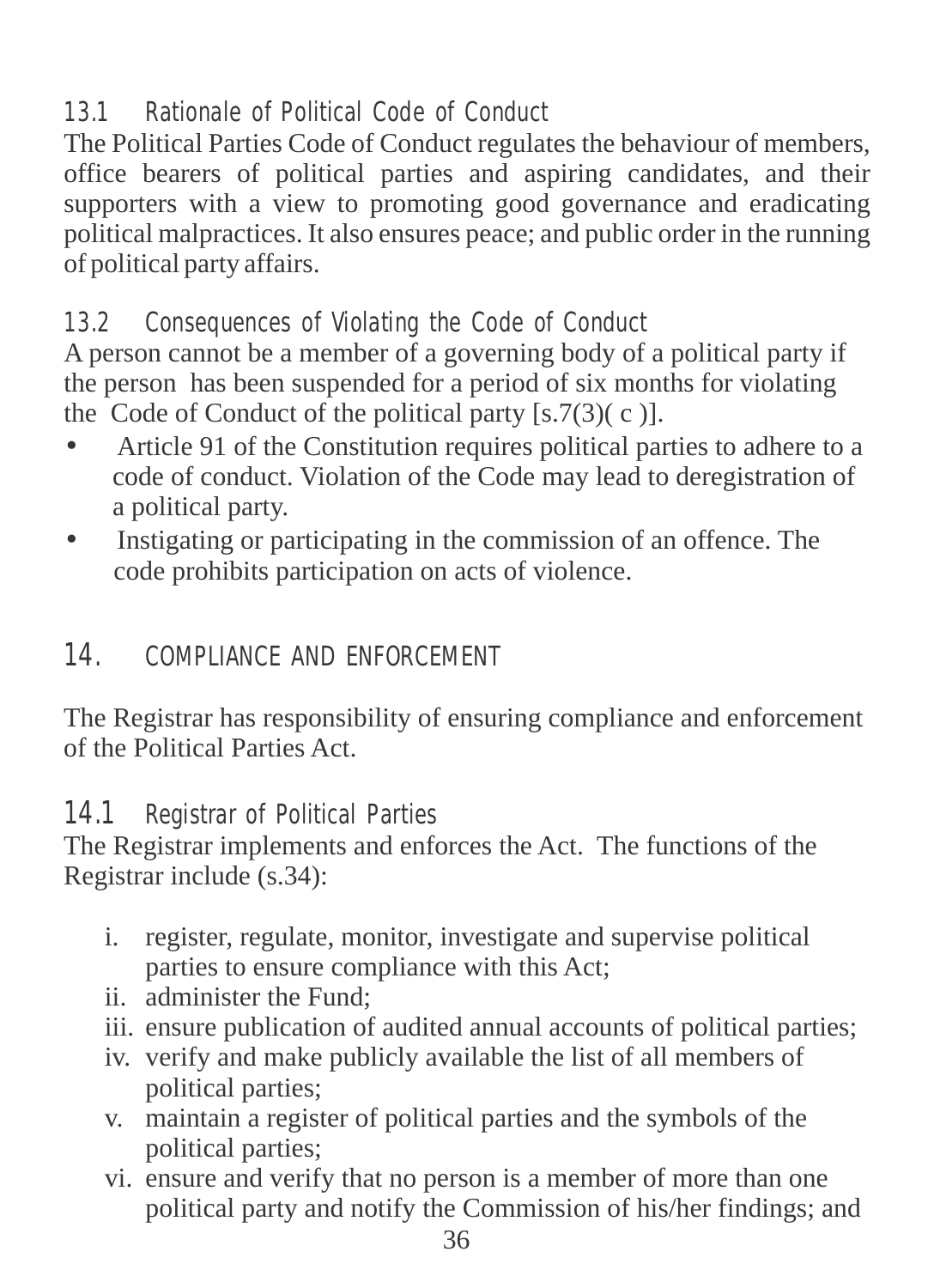vii. investigate complaints received under this Act. The above functions are not exhaustive and as such the Registrar may perform such other functions as may be conferred by this Act or any other written law.

For instance, where a political party commits an offence under this Act, the Registrar shall have the power to: [s.45(5):

- i. issue a warning and require the political party to conform to this Act within a specified period;
- ii. suspend the registration of the political party for a period not exceeding twelve months; or
- iii. withhold funds to the political party for a period not exceeding twelve months.

#### 14.2 Offences and Penalties

Offences and penalties for violations of the Political Parties Act are found in Part VI of the Act.

It is an offence for a person to:  $(s.45(1))$ :

- i. fail to furnish particulars or information required to be furnished by a political party or by him/her under theAct;
- ii. make a statement which he/she knows to be false or which he/she has no reason to believe to be true; or
- iii. recklessly makes a false statement under theAct,

Where a political party commits an offence under the Act, every principal officer of that political party shall also be deemed to have committed the offence (s.45).

A person convicted of an offence under theAct for which no penalty is prescribed shall be liable, on conviction, to a fine of not less than one million shillings or to imprisonment for a term of not less than two years, or to both  $(s.46)$ .